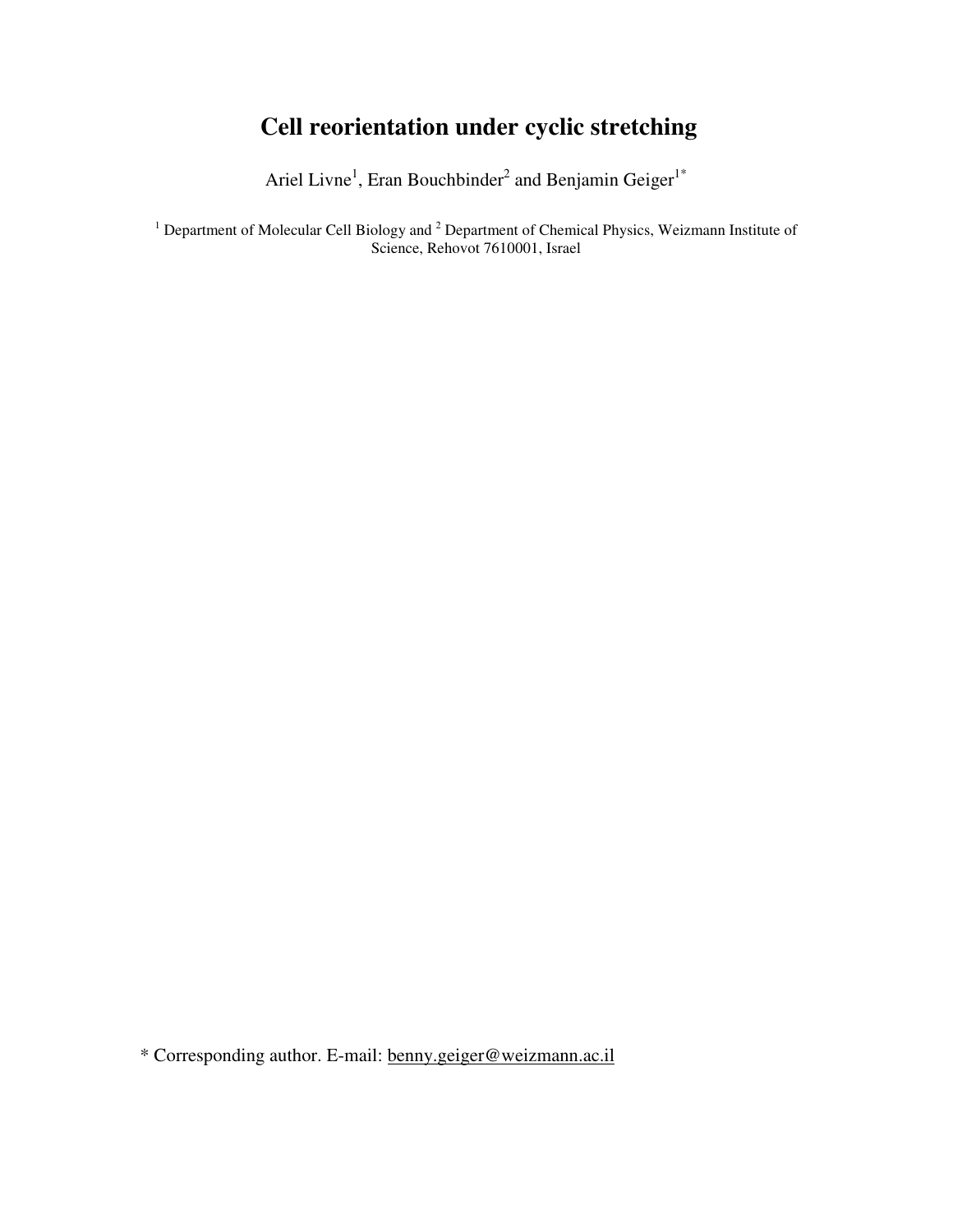**Mechanical cues from the extracellular microenvironment play a central role in regulating the structure, function and fate of living cells. Nevertheless, the precise nature of the mechanisms and processes underlying this crucial cellular mechanosensitivity remains a fundamental open problem. Here we provide a novel framework for addressing cellular sensitivity and response to external forces by experimentally and theoretically studying one of its most striking manifestations – cell reorientation to a uniform angle in response to cyclic stretching of the underlying substrate. We first show that existing approaches are incompatible with our extensive measurements of cell reorientation. We then propose a fundamentally new theory that shows that dissipative relaxation of the cell's passively-stored, twodimensional, elastic energy to its minimum actively drives the reorientation process. Our theory is in excellent quantitative agreement with the complete temporal reorientation dynamics of individual cells, measured over a wide range of experimental conditions, thus elucidating a basic aspect of mechanosensitivity.** 

Cells throughout our body constantly interact with their microenvironment. While biochemical communication has been extensively studied for a long time, the importance of mechanical interactions (i.e. cells' ability to apply, sense and respond to forces) has been recognized only recently  $1-4$ . Precise mechanical conditions, from the subcellular level and up to the organ scale, are critical for tissue development  $5.6$ , function  $7.8$ , remodeling and healing  $9,10$ . Here we focus on the response of cells to cyclic stretching of the underlying substrate, which mimics vital physiological conditions (e.g. heart beating, pulsating blood vessels and breathing). In response to these external forces, adherent cells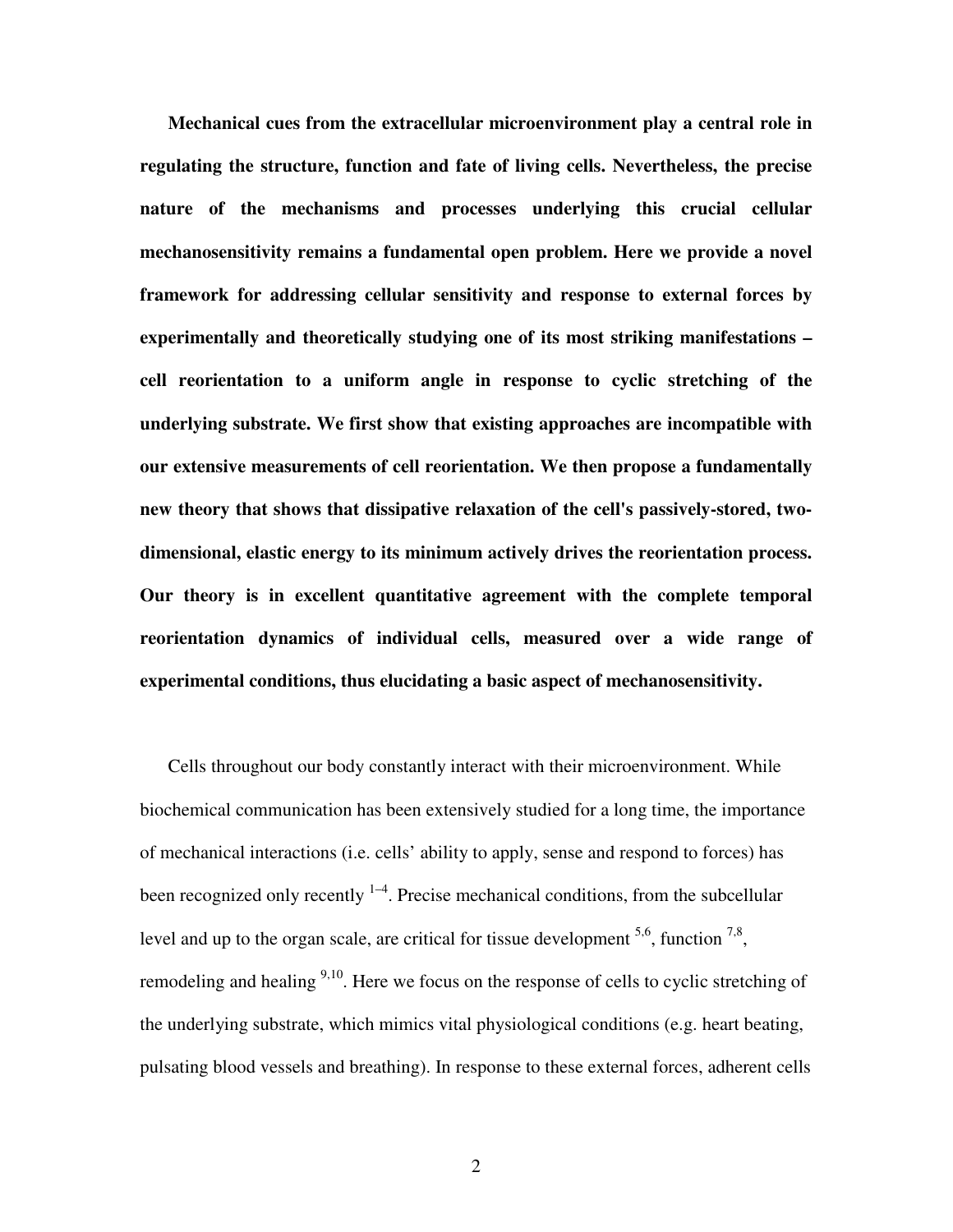- starting from naturally random orientations - reorient to a well-defined and uniform angle  $^{11}$  which depends on the applied stretching  $^{12-15}$ . Moreover, at the subcellular level, the cytoskeleton and most notably stress fibres (SFs) generate internal contractile forces  $16$  even as they polarize, apparently preceding cell reorientation to a similar angle  $14,17$ . This outstanding process reveals high cellular sensitivity and accuracy in response to external forces. Nevertheless, the mechanisms underlying it, as well as the validity of current theoretical models describing it  $18-22$ , still remain unclear.

In this study, we experimentally and theoretically study cell reorientation in response to cyclic stretching of the underlying substrate. We first report on detailed experimental measurements of cell reorientation and demonstrate that they cannot be quantitatively explained by the existing models. We then develop a new theory, which takes into account both the passive mechanical response of the cells to substrate deformation and the active remodeling of their actin cytoskeleton and focal adhesions (FAs), highlighting a fascinating interplay between structure, elasticity and molecular kinetics in the reorientation process. This theory is in excellent quantitative agreement with all of the extensive experimental data, predicting the complete temporal reorientation dynamics. Moreover, it elucidates mechanisms involved in cell "readout" of external substrate deformation, an important aspect of cellular mechanosensitivity. Finally, we address the biological and physical significance of the only two cellular parameters appearing in the theory, and discuss the non-trivial predictions that emerge.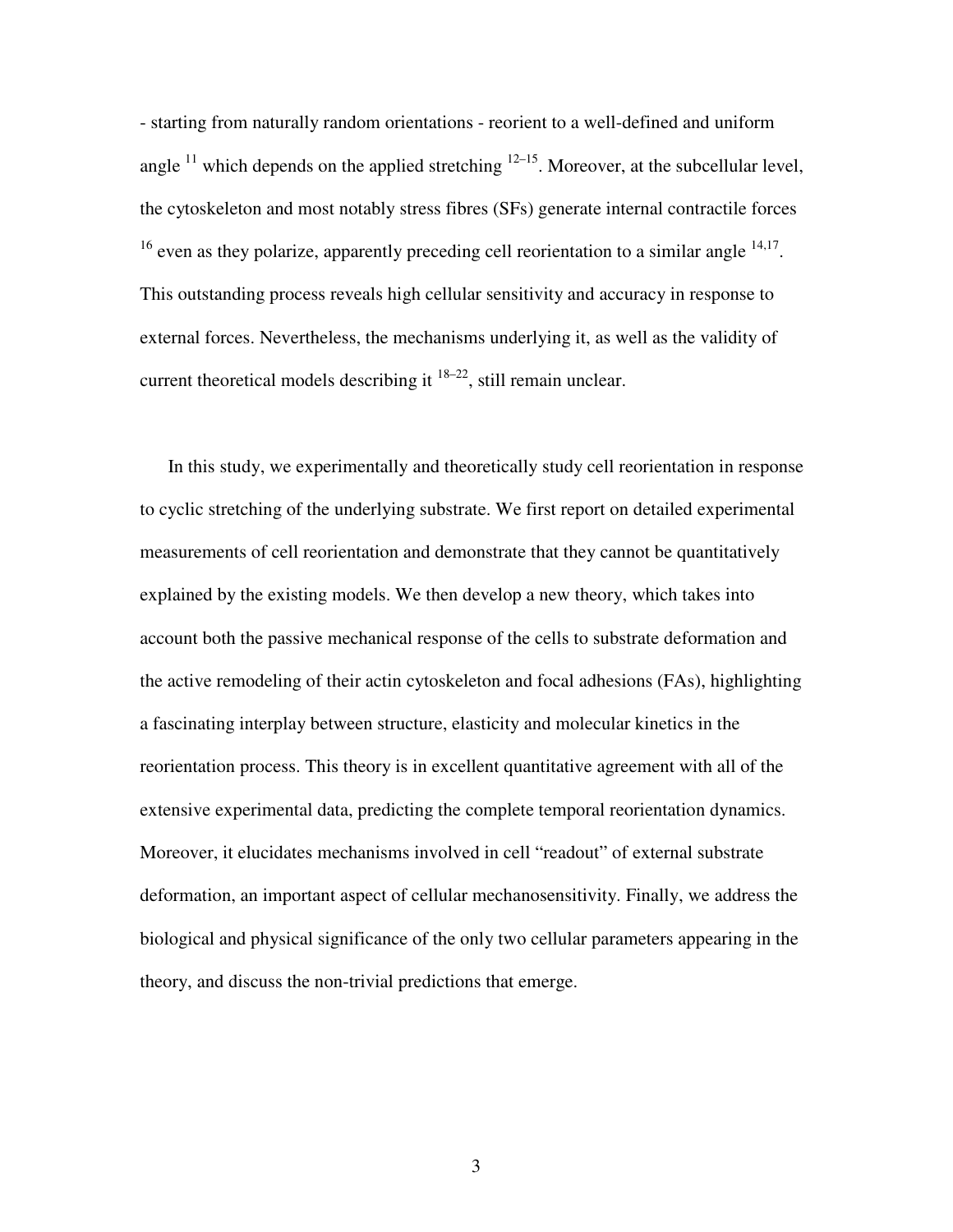# **Results**

## **Reorientation deviates from current theoretical predictions**

We set out first to quantitatively study the reorientation process over a wide range of experimental conditions. REF-52 fibroblasts, which usually grow as polarized cells with long and well separated SFs, were plated onto a fibronectin-coated poly(dimethylsiloxane) (PDMS) chamber. After pre-incubation, the elastic chamber was cyclically stretched, effectively biaxially, in a custom built device  $13$  at chosen strain amplitudes and defined frequency, f. Specifically, the magnitudes of the linear elastic principal strains in the substrate,  $\vec{\epsilon}_{xx}$ ( and  $\check{\mathcal{E}}_{yy}$ ( , were controlled by varying the size, direction and location of the deformation applied at the chamber boundaries.

Cell body reorientation to two mirror-image angles was typically observed within a few hours from the onset of stretching (Fig. 1a-b) (see Supplementary Note 2 for a discussion of the constraints and thresholds for the reorientation process). Similarly, visualization of F-actin, using fluorescent phalloidin, indicated that the SFs of the polarized cells were also aligned along the same angles (Fig. 1c-d). The SF angular distribution following the cyclic stretching (Fig. 1e) had two sharp peaks, corresponding to two mirror-image orientations.

What is the mechanism that determines the final orientation angle,  $\bar{\theta}$  ? A widespread and intuitive approach suggests that the rod-like SFs realign, under cyclic stretching, along the zero (or minimal) matrix strain directions  $19-21$ , where they effectively maintain their original unperturbed state. These zero strain models therefore predict  $19$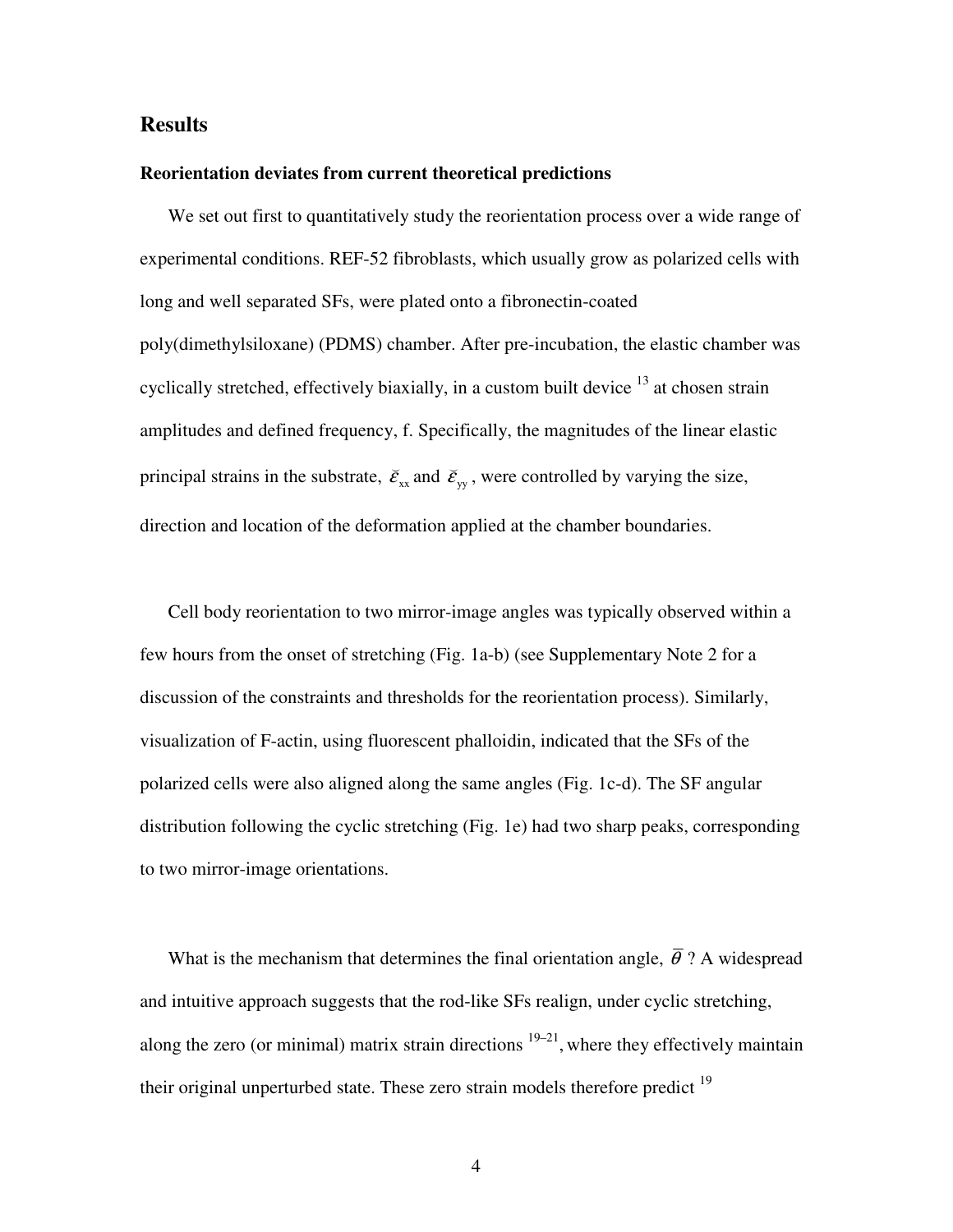$$
\overline{\theta}_{\text{zero strain}} = \arctan\left(\sqrt{-\frac{\breve{\varepsilon}_{\text{xx}}}{\breve{\varepsilon}_{\text{yy}}}}\right) = \arctan\left(\sqrt{\frac{1}{r}}\right) \tag{1}
$$

where we define the biaxiality strain ratio as  $r = -\tilde{\epsilon}_{yy}/\tilde{\epsilon}_{xx}$ .<br>بارول ب  $r = -\tilde{\epsilon}_{\rm w}/\tilde{\epsilon}_{\rm xx}$  (-∞< *r* <∞). The angle  $\theta$  is measured relative to the direction of the principal strain  $\vec{\epsilon}_{xx}$ ( (in our experiments  $\check{\varepsilon}_{xx}$ ( is extensional and  $\tilde{\mathcal{E}}_{yy}$ ( compressive with  $0 \le r \le 1$ ) (see Fig. 2a). A different approach <sup>18,20</sup>, based on measurements of cell traction forces  $^{23}$ , suggests that SFs reorient in the minimal matrix stress direction

$$
\overline{\theta}_{\text{zero stress}} = \arctan\left(\sqrt{-\frac{\breve{\varepsilon}_{\text{xx}} + \nu_{\text{substrate}} \cdot \breve{\varepsilon}_{\text{yy}}}{\breve{\varepsilon}_{\text{yy}} + \nu_{\text{substrate}} \cdot \breve{\varepsilon}_{\text{xx}}}\right) = \arctan\left(\sqrt{\frac{1 - \nu_{\text{substrate}} \cdot r}{r - \nu_{\text{substrate}}}}\right) \quad , \tag{2}
$$

where  $v_{\text{substrate}}$  is the substrate's Poisson's ratio (assuming plane-stress linear elasticity).

To exhaustively test these predictions we performed cyclic stretching experiments with both  $\check{\varepsilon}_{xx}$ ( and *r* as our independent control parameters. Consequently, a wide range of final orientations ( $\bar{\theta} \approx 45{\text -}80^{\circ}$ ) was achieved by modifying the value of *r* (*r* was controlled by changing the clamping geometry at the chamber's edges as depicted in Fig. 2b). Surprisingly, the measured angles  $\bar{\theta}$  (Fig. 2c) systematically deviate from the zero strain prediction of Eq. 1 (see also <sup>14</sup>), reaching a deviation of  $\sim$ 10 degrees at low *r* values (20 fold higher than the error bars). An even more dramatic deviation from the zero stress prediction of Eq. 2 is observed (Fig. 2c). Moreover, the statistical variation of the measured final orientations is very narrow (Fig. 1d and Fig. 2c, inset) and cannot account for the discrepancy with the zero strain/stress predictions. We conclude, therefore, that these results call for a new theoretical model.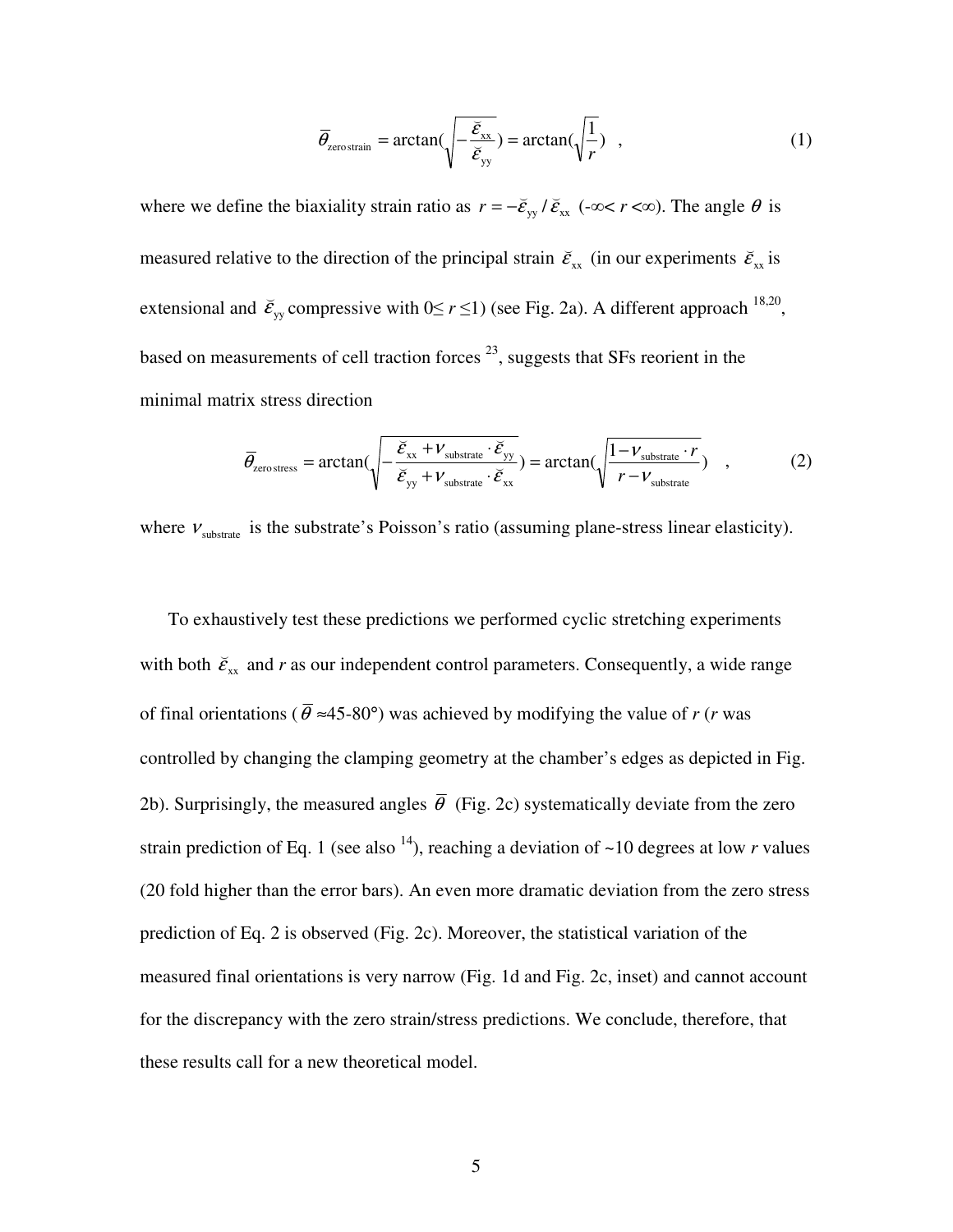#### **New theory of cell reorientation**

The above results demonstrate how SF reorientation depends on the spatiotemporal deformation pattern of the underlying substrate. SFs, however, do not directly interact mechanically with their external environment. Rather, their anchoring to the substrate is mediated via FAs, which are cell adhesion sites that couple to the SF ends. In addition, a network of actin filaments spans between the SFs and interconnects them  $24$ . These different aspects of SF connectivity and mechanical coupling may be generally modeled by a 2D, anisotropic cellular elastic response. Vis-à-vis the inability of the 1D SForiented models to explain our observations and the fact that SF reorientation cannot technically take place without an accompanying change in their adhesion sites, we shift our focus to this broader 2D mechanical system.

Previous theoretical works that extended the scope beyond individual SFs, remained nevertheless confined to 1D geometries. Stamenović *et al.* <sup>22</sup> analyzed the fixed angle solutions for individual, linear SFs with dot-like FAs at their ends. Safran and colleagues, in contrast, addressed cells as 1D force dipoles who actively maintain a stress or strain homeostasis  $18,20$ . Their model predicted cell reorientation dynamics under cyclic stretching based on a pseudo-energy, not derivable from basic principles, but rather attributed to some biological activity.

 We propose that reorientation during cyclic stretching is driven by a dissipative process in which the passively-stored elastic energy of the 2D cell relaxes to a minimum. This smooth rotation takes place through active remodeling and realignment of the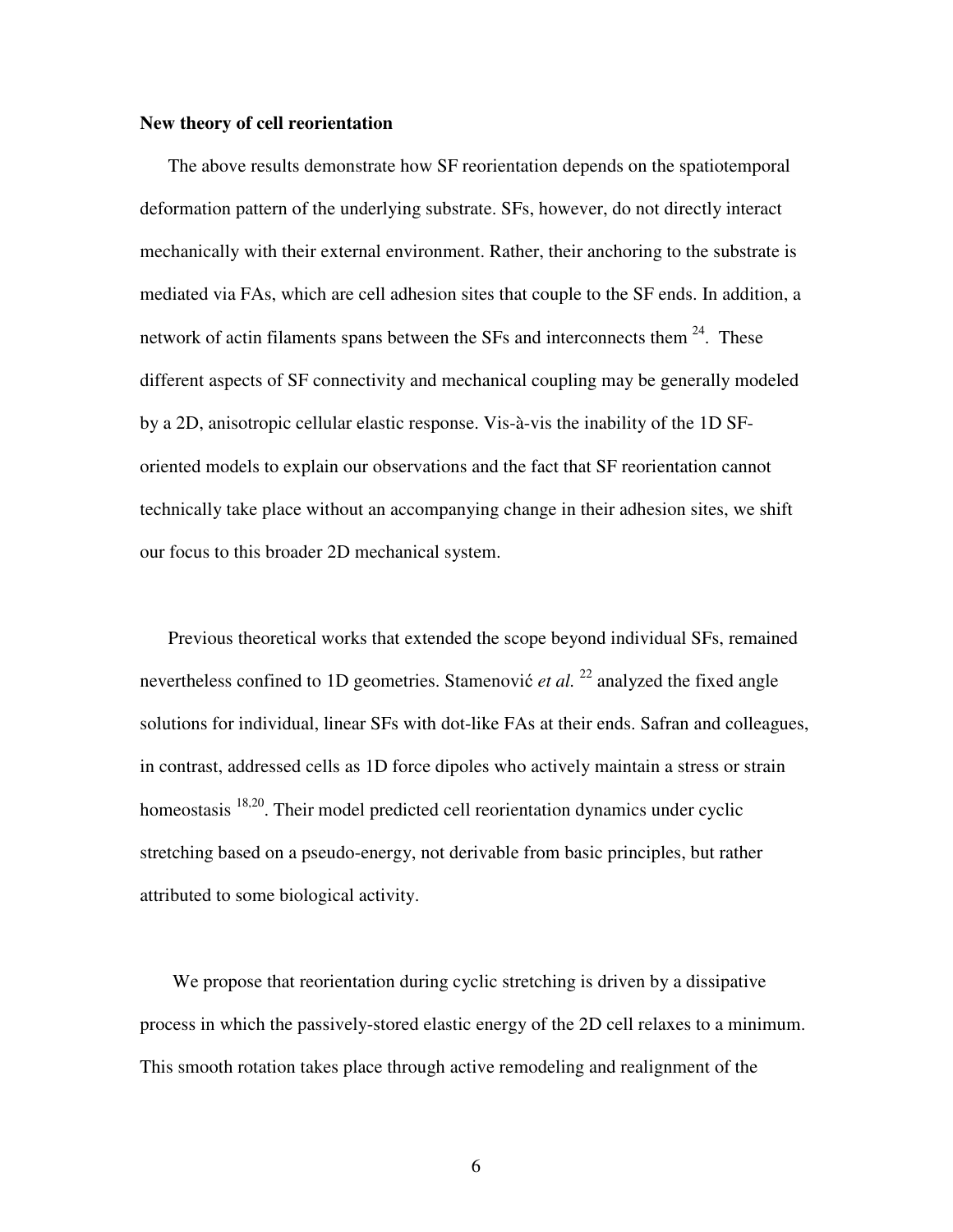relevant molecular structures (which assemble-disassemble in response to forces  $^{23,25}$ ) and continues as long as it is energetically favorable, eventually determining the final orientation angle.

The time-dependent elastic strain energy density stored in the 2D cell (e.g. SF - actin network - FA system or part of it),  $u^{\text{cell}}$ , is given by  $^{26}$ 

$$
u^{\text{cell}} = 0.5 \cdot (\sigma_{\rho\rho}^{\text{cell}} \mathcal{E}_{\rho\rho} + \sigma_{\theta\theta}^{\text{cell}} \mathcal{E}_{\theta\theta} + 2 \sigma_{\rho\theta}^{\text{cell}} \mathcal{E}_{\rho\theta}) \tag{3}
$$

where the cell is assumed to inherit the time-varying substrate strains  $\varepsilon$  (as the cells are hypothesized to be much softer than the substrate primarily used in this study  $22,27,28$ ) resulting in time-dependent internal stresses,  $\sigma^{\text{cell}}$ . Note that we address here only the contributions of the time varying strains and stresses due to the cyclic stretch (the much slower internal cell contractility provides an orientation-independent contribution). In addition, we adopt the cell reference frame, with  $\rho$  being the direction of cell body, SF and FA polarization <sup>23,29</sup>, and  $\theta$  was defined above (see Fig. 2a). The total elastic energy stored in a single cell,  $U^{\text{cell}}$ , is obtained by integrating Eq. 3 over the entire cell area,  $A^{\text{cell}}$ .  $U^{\text{cell}} = \int u^{\text{cell}} \cdot dA^{\text{cell}}$ . While  $A^{\text{cell}}$ , and consequently  $U^{\text{cell}}$ , may significantly vary between different cells, we assume here that during the reorientation process of individual cells only negligible size changes take place. This implies that the energy minimum depends solely on  $u^{\text{cell}}$ , making it the relevant physical quantity to analyze. This assumption will be shown below to yield excellent agreement between the theoretical predictions and our experimental measurements.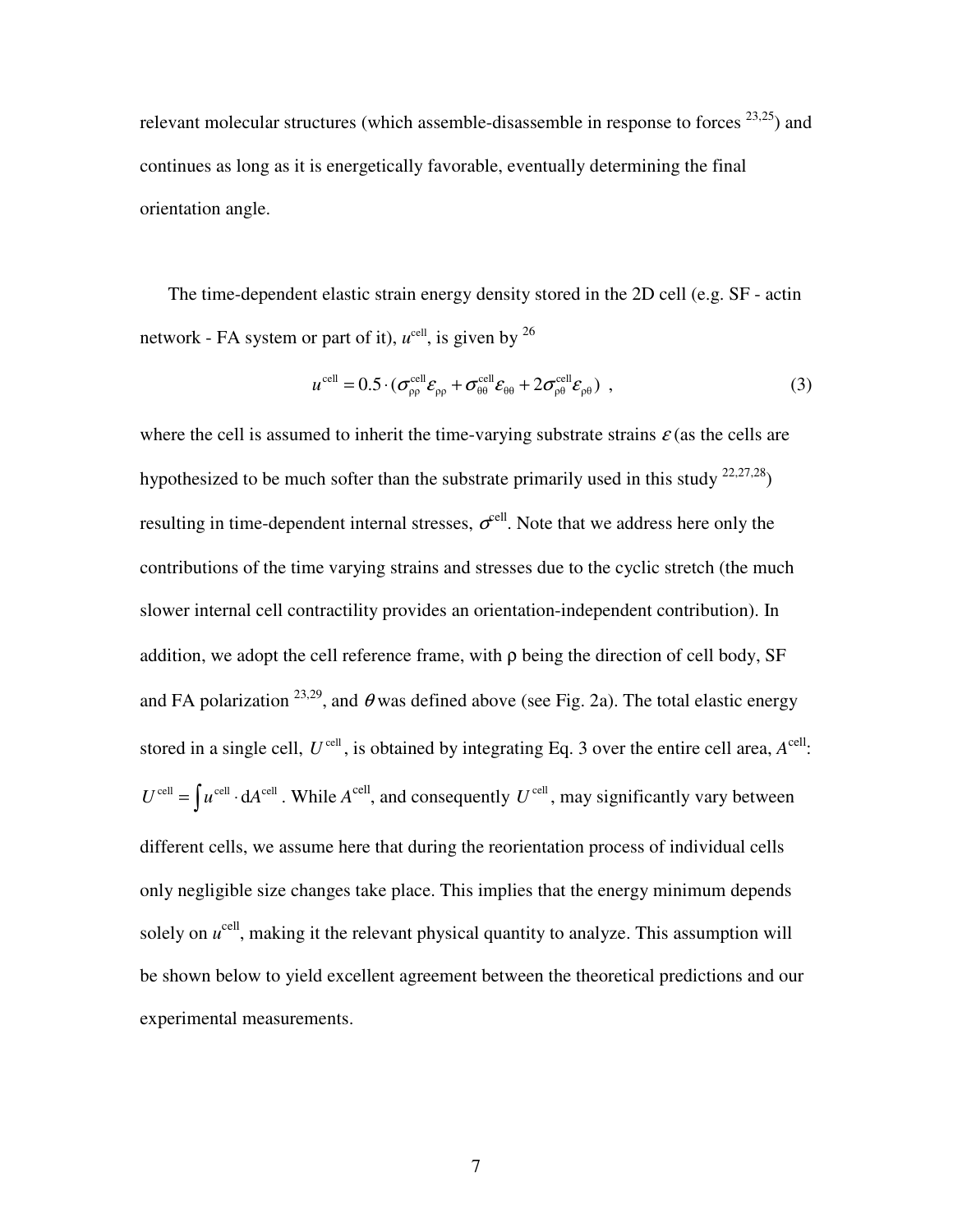Substituting the stresses by their anisotropic linear elastic plane-stress expressions, due to the plate-like cell geometry, the stored elastic energy density reads (see Supplementary Note 1)

$$
u^{\text{cell}} = 0.5 \cdot K \cdot \varepsilon_{xx}^{2} \cdot \left[ \frac{(1+r)\cos^{2}\theta - 1}{b} + (1-r)\right]^{2} + f(r) , \qquad (4)
$$

where  $f(r)$  is a  $\theta$ -independent function of r, and K and b depend on the cell's anisotropic elastic constants (recall that  $u^{\text{cell}}$  and  $\varepsilon_{xx}$  are time-dependent). The significance of the dimensionless parameter *b* is better understood through the approximation

$$
b \approx 1 + \alpha \cdot \frac{E_{\theta\theta}}{E_{\rho\rho}} > 1
$$
, where  $E_{\rho\rho}$  and  $E_{\theta\theta}$  are the cell's Young's moduli in the  $\rho$  and  $\theta$ 

directions respectively (see Fig. 2a), and  $\alpha$  is of order unity (see Supplementary Note 1 for additional details). In this manner, *b* provides a direct and quantitative measure of the cell's elastic anisotropy. The 1D case, studied by previous theoretical works, is obtained from our 2D theory in the limit of infinite anisotropy ( $\frac{-\rho \rho}{\Gamma} \rightarrow \infty$ θθ ρρ *E E* ), resulting in  $b=1$ .

As the cell's inertia can be neglected, its reorientation is assumed to be driven by simple relaxational dynamics

$$
\frac{\mathrm{d}\theta}{\mathrm{d}t} = -\frac{1}{\eta} \frac{\mathrm{d}u^{\text{cell}}}{\mathrm{d}\theta} , \qquad (5)
$$

where  $\eta$  is a viscosity-like coefficient. This suggests that the continuous realignment of cells to a new angle is in fact an ongoing dissipative process of rebuilding and remodeling of the relevant internal structural components that undergo, and consequently drive, reorientation. Furthermore we can replace  $\eta$  with  $E_{\rho\rho} \tau$  (by dimensional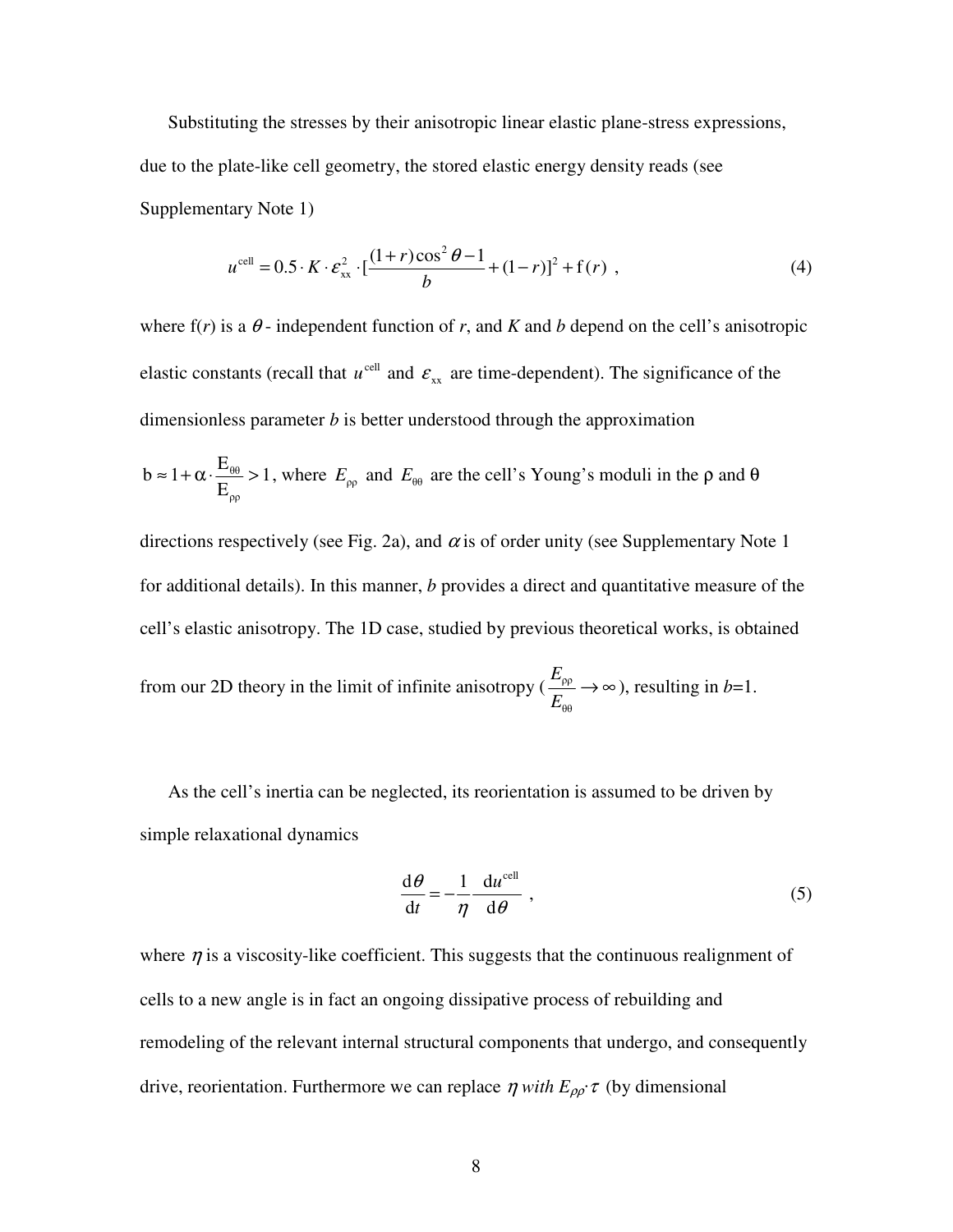considerations), where  $\tau$  is an intrinsic cell response timescale. This substitution, as will be shown below, highlights  $\tau$  as a direct and quantitative measure of cell activity during the reorientation process.

The driving force of the reorientation, according to the right hand side of Eq. 5, is the elastic strain energy pumped into the cells by the cyclic stretching. The cells respond to this force by rotating (left hand side of Eq. 5). This reorientation process takes place through a directed local assembly-disassembly of the relevant cellular molecular components which is controlled by the timescales for recruitment of new molecules or release of bound ones (of the order of 10 s for FAs  $^{30}$  and the cortical actin network  $^{31}$ ). It is this internal cellular clock, much slower than the external stretch period, which controls the rotation process. Thus, for rapid stretch frequencies  $(1/f < 1s)$ , the driving force may be replaced by its time average (over the characteristic molecular kinetics timescale of  $\sim$ 10s). Using Eq. 4, this yields

$$
\frac{d\theta}{dt} = c \cdot \frac{3\tilde{\varepsilon}_{xx}^2}{8\tau} \cdot (1+r) \cdot \sin(2\theta) \cdot \left[\frac{(1+r)\cos^2\theta - 1}{b} + (1-r)\right] ,\tag{6}
$$

where  $b\cdot E_{\rho\rho}$  $c = \frac{K}{\sqrt{2}}$ ⋅  $=\frac{1}{1-\overline{n}}$ .

#### **Direct experimental verification of theoretical predictions**

The major implications of the new theory are encapsulated in Eq. 6, which predicts that reorientation proceeds until reaching one of the two, mirror-image, stable steady state solutions (corresponding to energy minima),  $\overline{\theta}_{\text{theory}}$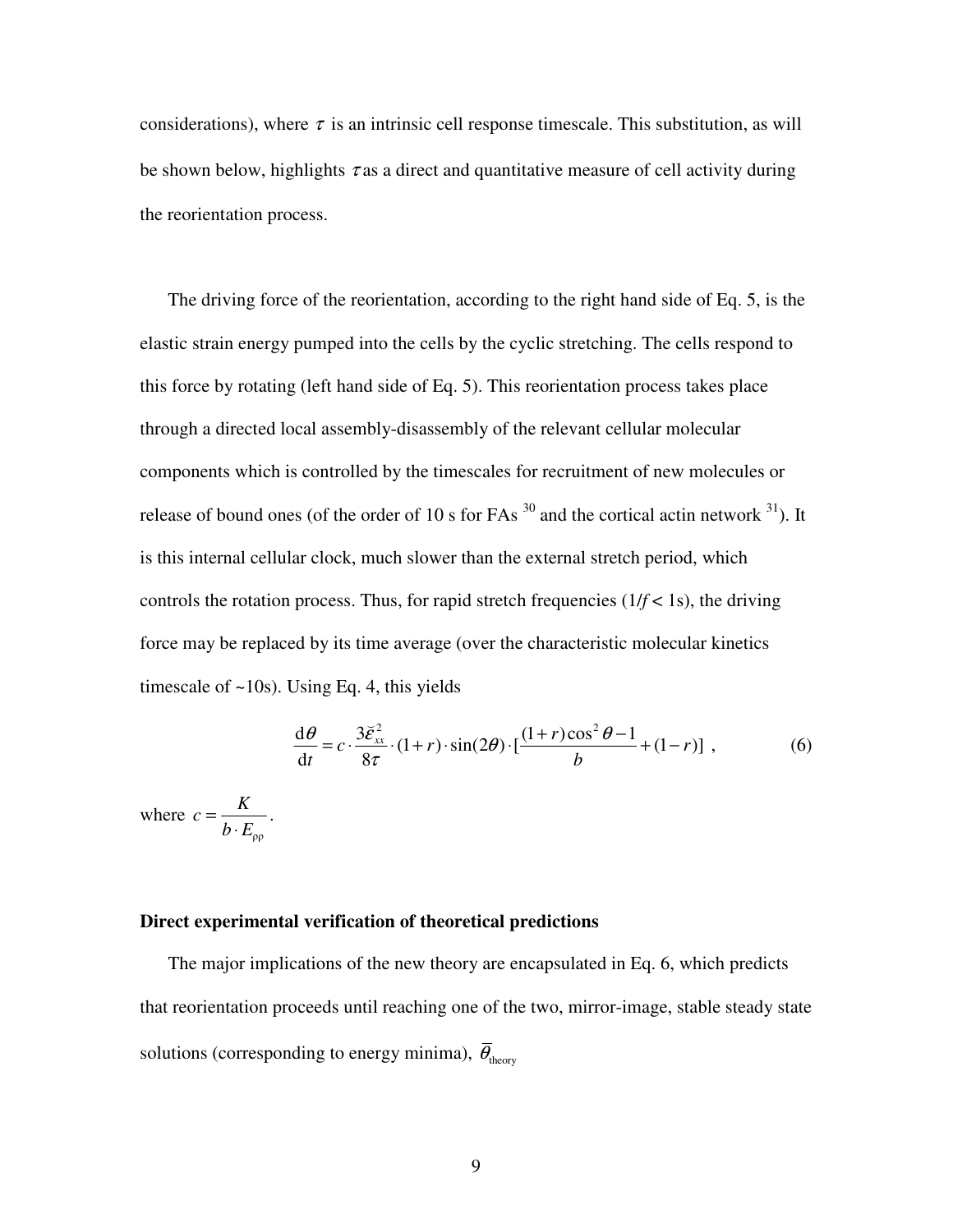$$
\overline{\theta}_{\text{theory}} = \arccos\left(\sqrt{b + \frac{1 - 2b}{r + 1}}\right) = \arctan\left(\sqrt{\frac{r + b \cdot (1 - r)}{1 - b \cdot (1 - r)}}\right) \tag{7}
$$

valid for  $1-1/b \le r \le 1+1/(b-1)$ .

This prediction is in excellent agreement with the measured  $\overline{\theta}$  for a wide range of r values (Fig. 3). We stress that Eq. 7 accurately predicts all of the measured final orientations with a *single* dimensionless parameter, *b* =1.13 ± 0.04. Furthermore, experiments performed with very different substrate rigidities (~20kPa in place of the typical  $\sim$ 1MPa), frequencies (1.2-12Hz) or stretch amplitudes (4-24%) all agree with Eq. 7.

The reorientation to the final alignment angle is predicted by this theory to be a continuous rotation process on timescales sufficiently larger than  $\tau$ . Analyzing the measured, smooth cell orientation dynamics over thousands of stretch cycles (Fig. 4a) we find that Eq. 6 is in excellent agreement with all of our measurements (Fig. 4b) using a *single* timescale  $\tau = 6.6 \pm 0.4$ s for all cells and experimental conditions analyzed.  $\tau$  is independent of initial orientations (Fig. 4b), biaxiality ratios (Fig. 4c), frequencies (1.2- 12Hz) and stretch amplitudes (4-24%). The robustness of these results not only lends strong support to our theory, but also indicates that the rotational timescale may be an intrinsic property of cells (possibly cell line dependent).

It is important to understand that while  $\tau$  is an intrinsic timescale of the reorientation process, it does not set the overall rotation time, *T*, from the original cell alignment at the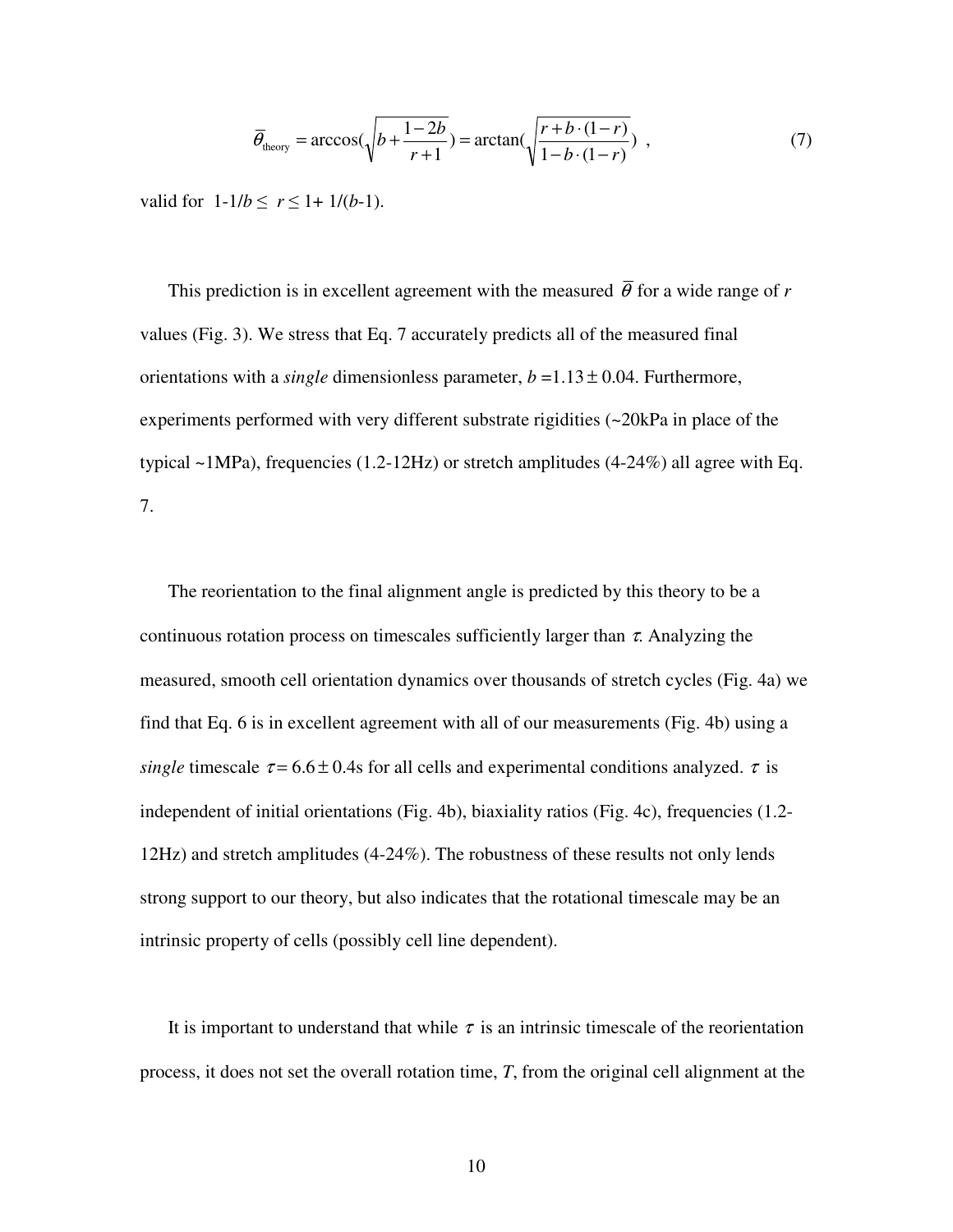onset of cyclic stretching and up to the final orientation angle. As observed in Fig. 4a-c, typical values of *T* are 1000s, namely 100 times longer than  $\tau$ . The reason for this marked difference, is that *T* depends on the product of  $\tau$ (~10s), and the externally controlled amplitude  $\tilde{\varepsilon}_{xx}$ ( (~0.1 in Fig. 4a-c) thus yielding the typical rotation time:  $T \sim \tau / \tilde{\epsilon}_{xx}^2$ (  $\thicksim$  $10 \cdot 0.1^{-2} \sim 1000$ s (see Eq. 6).

Alongside the smooth cell rotation, we encounter a second mode of reorientation. Cells initially co-aligned with the stretching direction often display a loss of polarity soon after the onset of stretch (Fig. 4d). This is quickly followed by a de-novo polarization at an angle close to the final orientation and from there a smooth rotation (described by Eq. 6) to the same alignment as the rest of the cells. This behavior may be related to SF fluidization or rupture under the external stretch  $16,32$ , whereupon the original cytoskeletal elements are also abolished (and consequently cannot drive the rotation).

# **Discussion**

The theory presented here accurately accounts for the complete reorientation dynamics of individual cells, from an initial random alignment at the onset of cyclic stretching and up to the final orientation angle. It features only two cellular parameters; one related to the cell's 2D anisotropic elastic properties – controlling the final alignment angle – and another to molecular kinetic rates – controlling the reorientation timescale. Both parameters are found constant over the wide range of experimental conditions tested. Namely, the same two values are retrieved when analyzing the smooth rotation of different cells under highly varying stretch conditions. In light of this excellent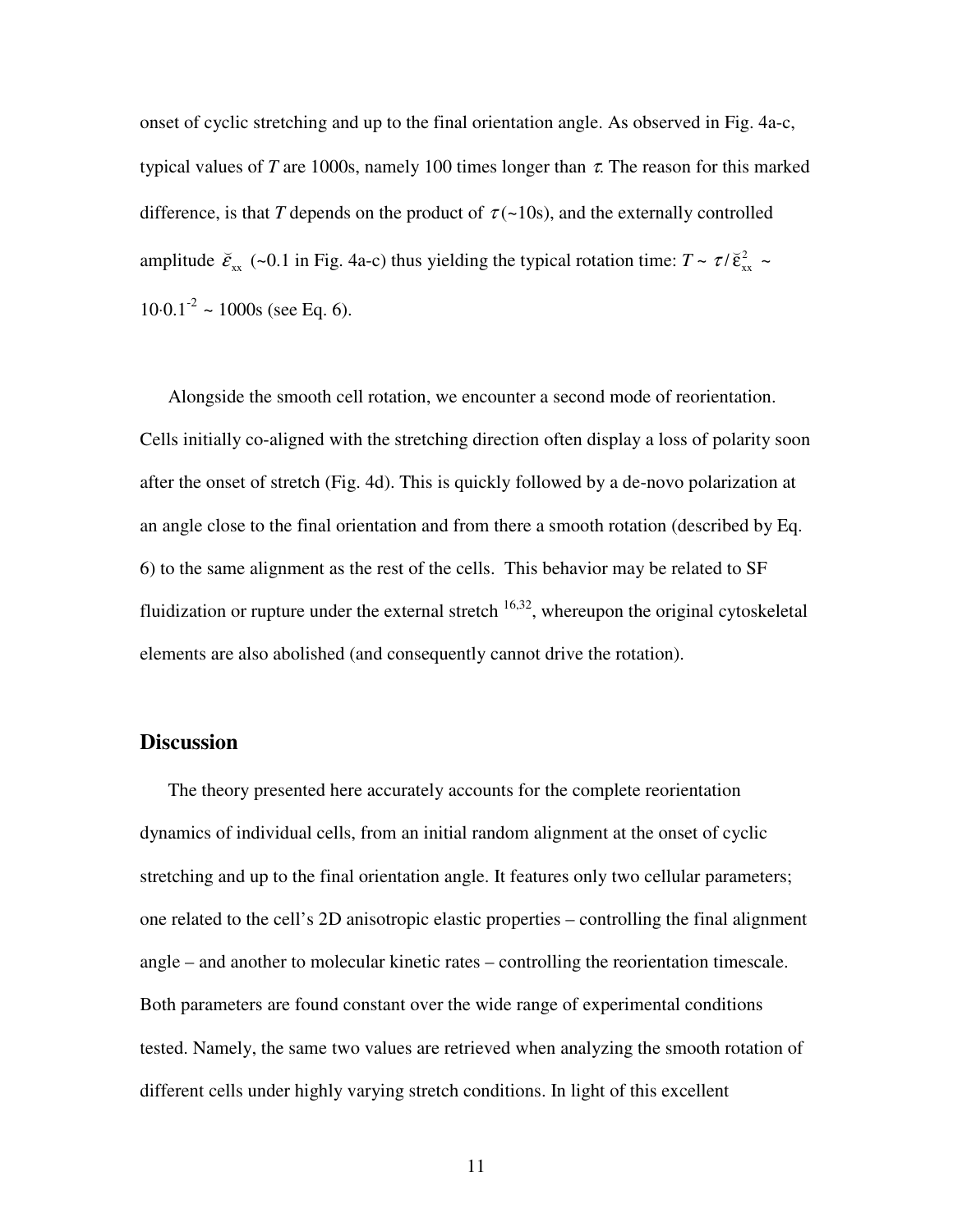quantitative agreement, we aim now at exploring the possible biological interpretations of our theory.

SFs, as shown in this work, are clearly involved in cell realignment under cyclic stretching, while disruption of their physical or contractile state, abolishes the reorientation process altogether  $17,33$ . Nevertheless, the success of our new theory in contrast to previous theoretical works, highlights the role of a 2D, anisotropic elastic response to cyclic stretching, which the 1D SFs cannot account for. This discrepancy could be possibly resolved by taking into consideration the actin filament network which interconnects the different  $SFs^{24}$ . This not only provides a natural extension to 2D, but also introduces an inherent anisotropic elastic response (SFs being much stiffer than the surrounding actin network  $^{28}$ ) – another important ingredient in our theoretical picture. In addition, FAs may also play a key role in the reorientation process as they anchor and couple the SFs to the cyclically deforming external environment. In light of their wellestablished mechanosensitivity<sup>4</sup>, 2D geometry and anisotropic structure  $34,35$  it is plausible that the FAs themselves reorient under cyclic stretching, driving the observed SF rotation in their wake (note that SFs, cannot rotate per se, without an accompanying change in their adhesion structures). Next, we discuss a possible interpretation of our measurements in terms of a cell response driven by a combined SF - actin network - FA system, or part of it (FAs alone or SFs - actin network alone).

The two parameters extracted by our theory provide a quantitative insight into the structure and dynamics of the cell component(s) driving the realignment process. The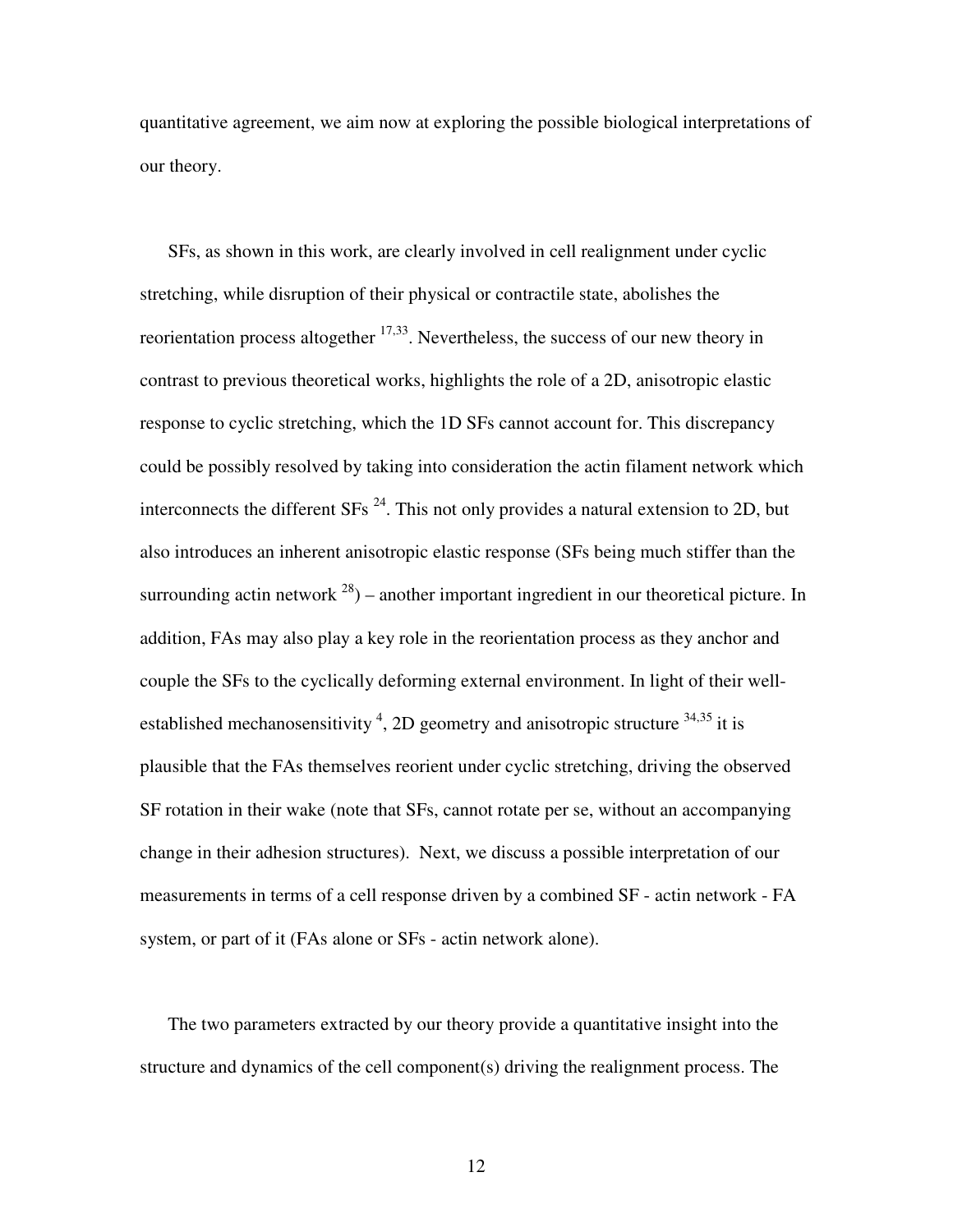constancy of the reorientation timescale,  $\tau$ , (6.6  $\pm$  0.4s) under widely varying stretch conditions, indicates that this parameter is an intrinsic cellular property, possibly also related to the timescale of FA-transmitted traction fluctuations  $36$ . At the FA level, rotation is a coordinated process of assembly-disassembly, absorbing protein components from the immediate cytoplasm at one end and disintegrating at the other end. It is limited, therefore, by the molecular kinetics of the constituent building blocks. Similarly, effective SF rotation may take place by de-novo assembly and remodeling through the underlying actin filament network <sup>37,38</sup>. Direct measurements of such FA and cortical actin molecular kinetic times from photobleaching experiments  $30,31$  closely match the  $\tau$ value extracted from rotation measurements. Thus,  $\tau$  may serve as an indirect measure of molecular reaction timescales for proteins responding to force perturbations. Identifying the precise protein(s) responsible for the timescale  $\tau$  is a particularly appealing direction for future investigation in light of the immense complexity of the FA molecular structure, which spans over a hundred different proteins and almost a thousand interactions <sup>39</sup>. Interestingly, knockout of vinculin, a key FA protein, results in embryonic death with heart orientation defects <sup>40</sup>.

The parameter *b*, related to the cell's (or relevant part of it) elastic moduli (see Supplementary Note 1), attains a value  $(1.13 \pm 0.04)$  that suggests significant - yet finite elastic anisotropy, with about ten fold stiffer mechanical response along its long axis compared to the lateral axis. This is in agreement with AFM measurements showing that SFs are almost ten fold stiffer than the surrounding cytosol  $^{28}$ . In addition, while no direct measurements of FA elastic properties are available, high resolution structural studies of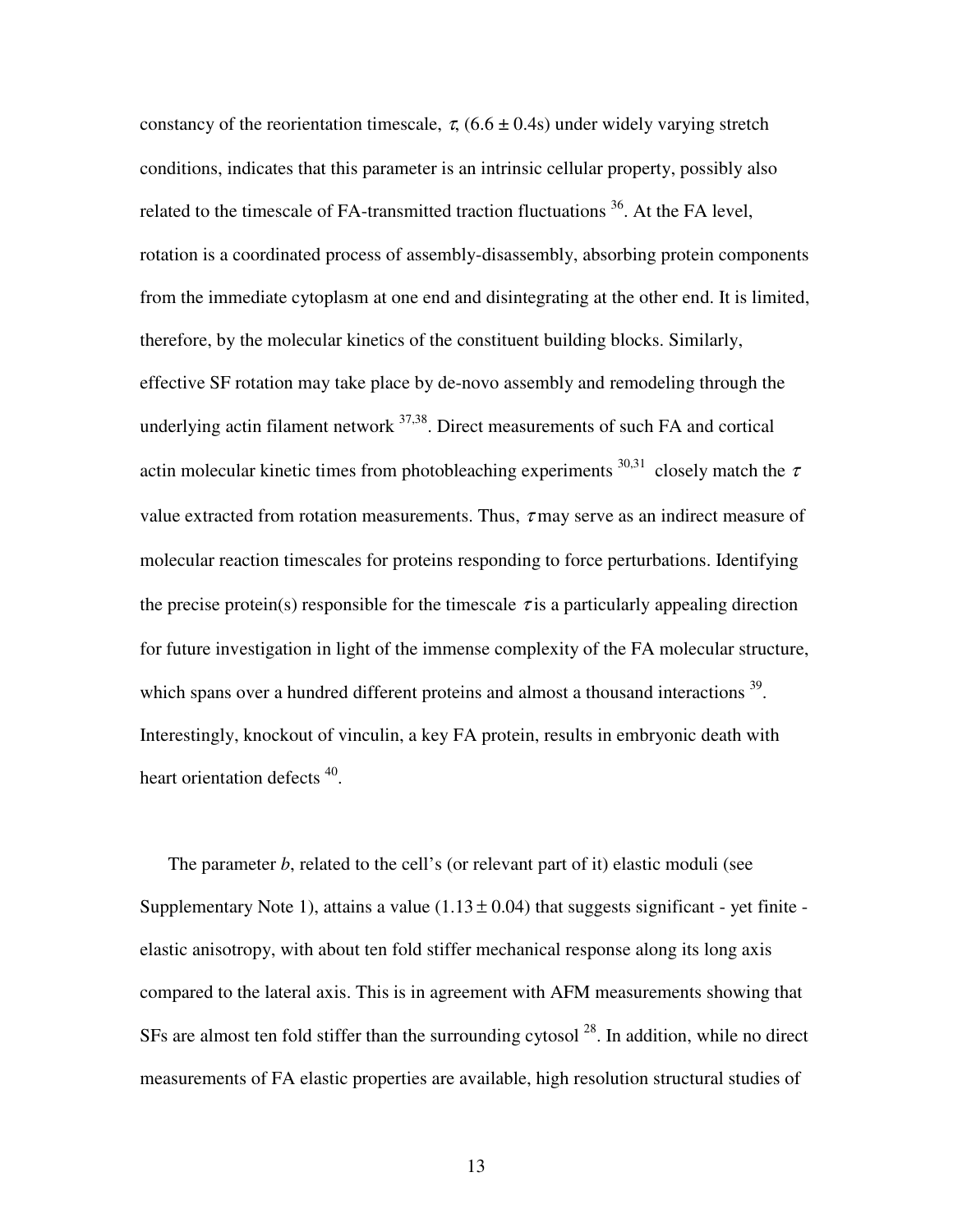FAs are also consistent with this result, revealing significant differences between the adhesions' long and short axes  $34,35$ . Finally, the independent experiments of  $14$ , performed on different cells, are in excellent agreement with our theory and *b* parameter (Fig. 3). This may suggest that the elastic properties, mirrored by *b*, are cell line and substrate independent, indicating a potential universality in cell elastic response. One possible mechanism that can account for a widespread formation of cell structures with similar elastic properties is through equilibrium self-assembly (as suggested e.g. in  $^{41}$ ).

The quantitative agreement between our extensive measurements and new theory elucidates an important aspect of cellular mechanosensitivity. Over the last two decades, considerable progress has been achieved towards understanding the "inside-out" role of FAs and SFs in force transmission to the extra cellular matrix <sup>23,25,42,43</sup>. In contrast, the reverse mechanisms involved in cell "readout" of external substrate deformations, through these same structures, still remain unclear. To this effect, the cyclic stretching experiments described here, shed light on the role of elastic energy minimization in driving an "outside-in" cell-level response of reorientation and directed migration <sup>17</sup>. In addition, the success of the dissipative dynamics approach adopted here may offer insights into the physiological motivation for the reorientation process. One possible rationale is that cell alignment at an orientation of minimal elastic energy provides an optimal configuration to minimize energy expenditure by the body. In this manner cells can reside in regions of high deformation and contractility while posing a minimum mechanical load on the elements driving the cyclic stretching itself (e.g. heart, lungs).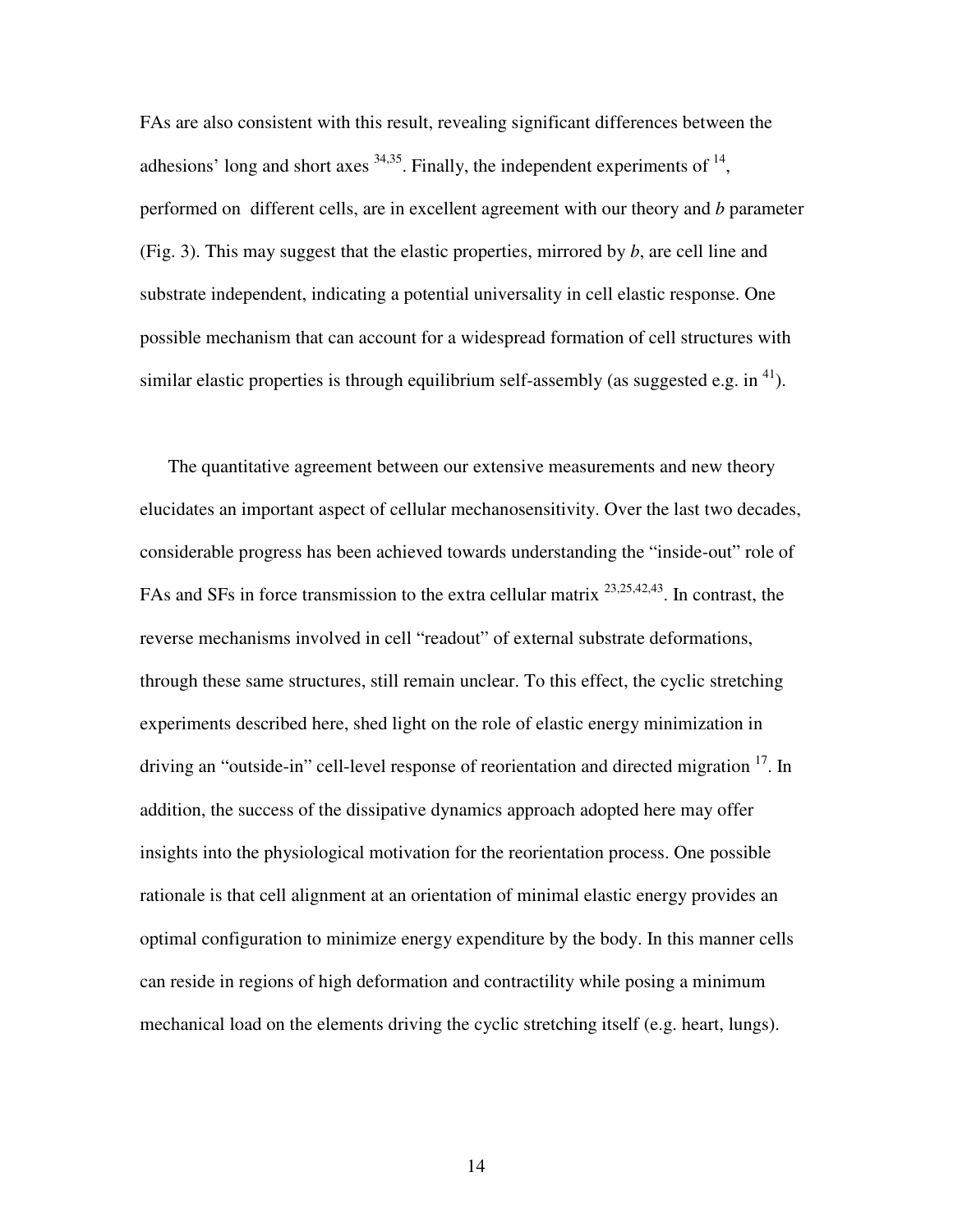In conclusion, we provide here a novel framework for addressing and understanding cellular mechanosensitivity. A new, biologically and physically motivated, mathematical description of the mechanism and dynamics underlying cell reorientation under cyclic stretching, which is regulated and driven by the mechanoresponsive SF-FA system, is developed. This theory is strictly based on the molecular and physical properties of SFs and FAs, and hence constitutes a new first-principles approach which significantly enhances our understanding of cellular mechanosensing. Moreover, it offers quantitative tools with predictive powers that are relevant to a variety of cell behaviors with potential applications in tissue engineering and biomedicine.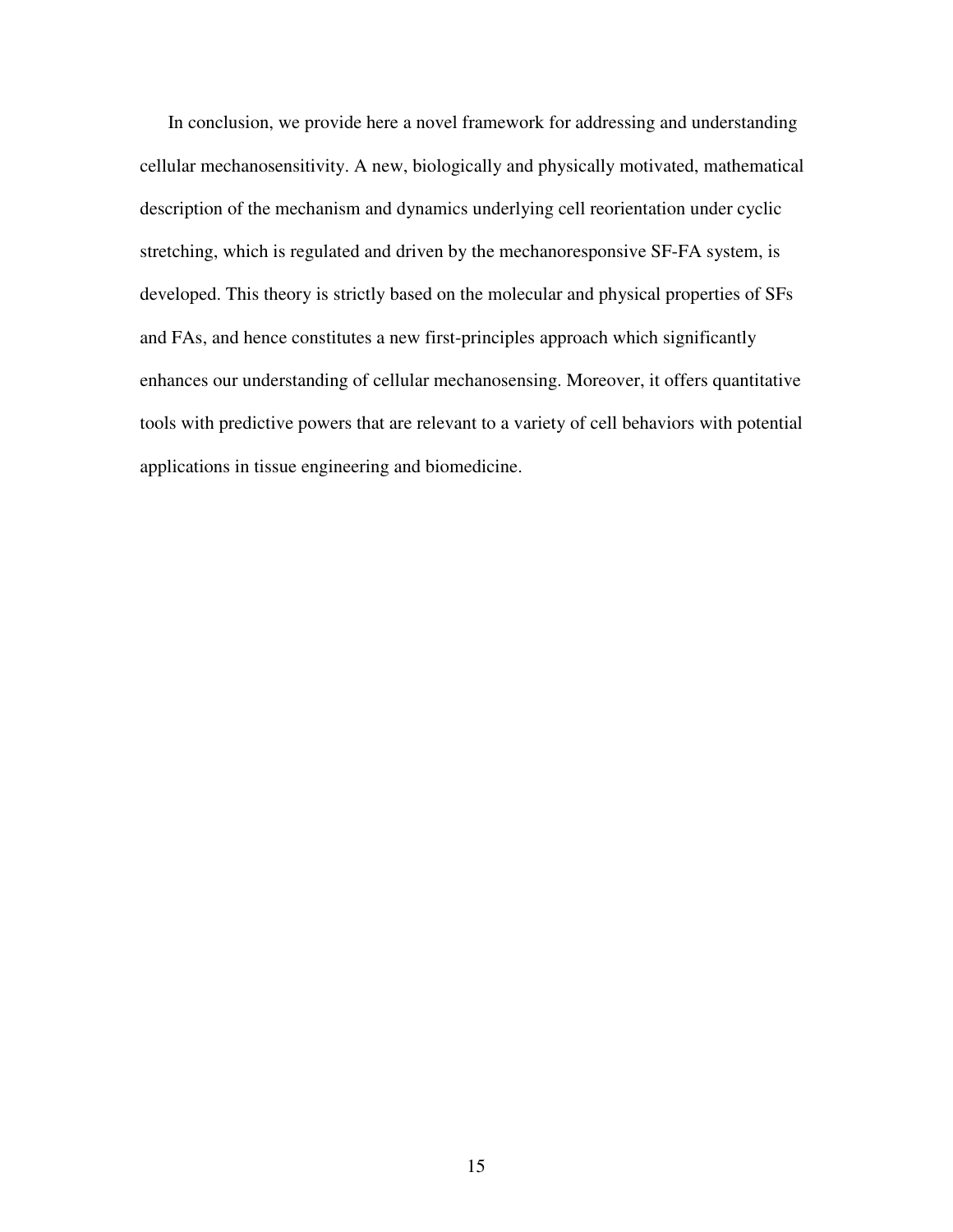# **Methods**

#### **Cell culture**

REF-52 cells stably expressing YFP-tagged paxillin, previously described in <sup>44</sup>, were grown in Dulbecco's modified Eagle's medium supplemented with 10% fetal bovine serum, 2mM glutamine, 100 U/ml penicillin and 100µg/ml streptomycin. The same medium was also used for time-lapse microscopy in a  $5\%$  CO<sub>2</sub> humidified atmosphere at 37°C. All cell culture components were provided by Biological Industries, Beit Haemek, Israel.

# **Cell stretching**

A custom built stretching device, developed by Martin Deibler and Ralf Kemkemer from the MPI, Stuttgart, Germany, was used to cyclically strain an elastomeric membrane that served as cell culture substrate  $13$ . The membrane was stretched back and forth by a brushless servo motor (Faulhaber) with an attached 14:1 gear unit, through a setup of eccentric tappet and conrod. Stretch amplitude (0.1-30%) and frequency (0.001-15Hz) were controlled by the choice of eccentric used and of motor rotation speed. The mechanical stretcher was mounted in an upright microscope (Zeiss Axiophot equipped with Zeiss x10/0.3W and x40/0.8W objectives) on a specially adapted mechanical XY stage. In this manner different cell regions on the stretched membrane could be analyzed. Image-Pro Plus 7.0 software (Media Cybernetics) controlled image acquisition by a CCD camera (PCO Pixelfly) with 1392x1040 pixel resolution (6.45µm pixel size), the illumination shutters (Uniblitz), Z axis focusing motor (Marzhauser) and the stretcher motor. The microscope was placed in a custom built chamber under controlled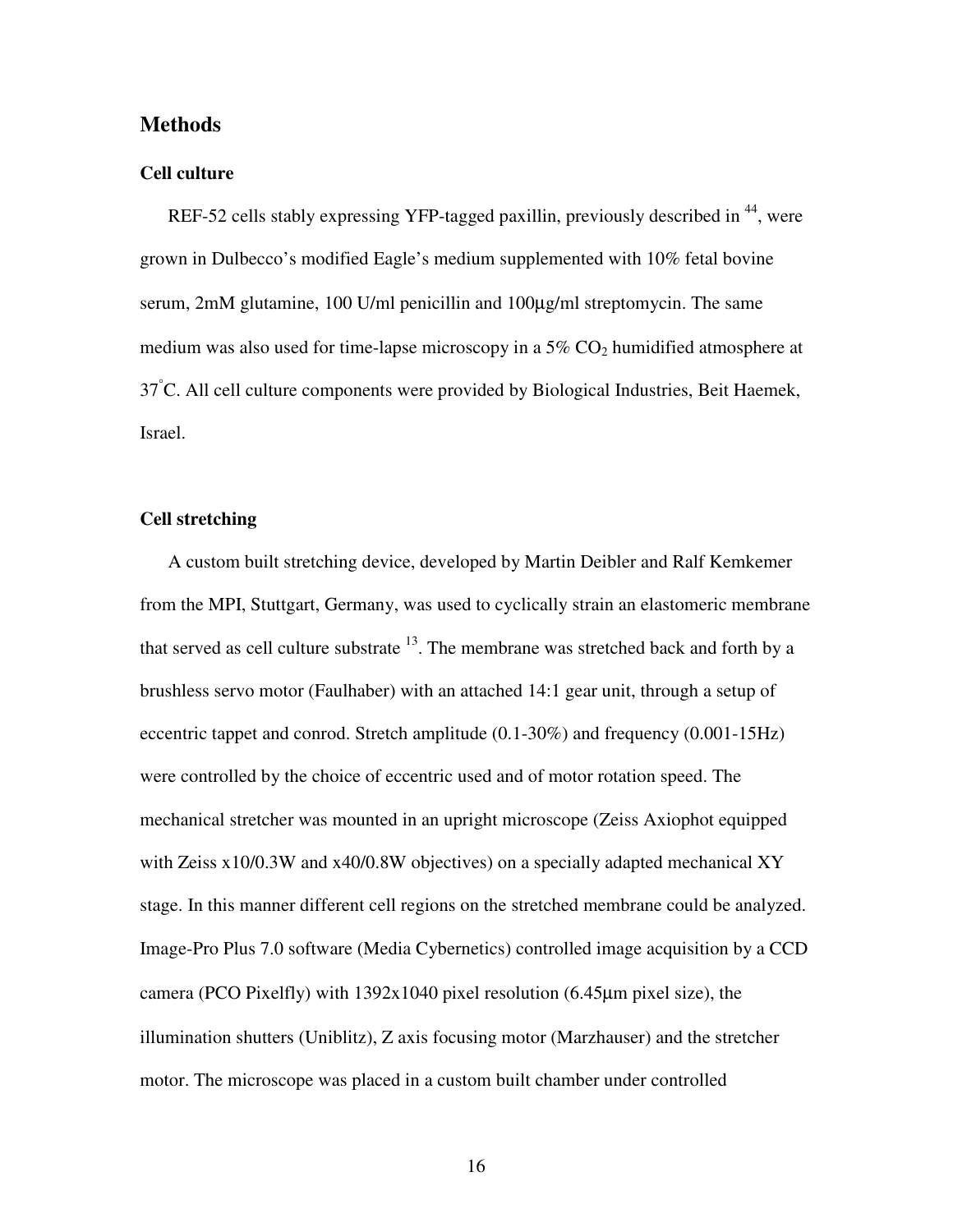temperature and  $CO<sub>2</sub>$  concentration. Time lapse images of the cell reorientation were acquired every 2 minutes, during short arrest of the stretch cycles, at regions of uniform *r*  and using the x10 objective.

## **PDMS substrate**

Cells were plated on a 20µg/ml fibronectin-coated (Sigma-Aldrich) PDMS chamber (Sylgard 184, Dow Corning). Typically, ~15,000 cells were seeded on the 2cm x 2cm membrane, at the bottom of the chamber, 16-24h before stretch application. The substrate's Young's modulus is estimated at  $\sim 1MPa$  <sup>13</sup> for the 10:1 (base: curing agent) PDMS primarily used in this study. To obtain a lower rigidity (~20kPa), a second,  $\sim$ 100 $\mu$ m thick layer of 50:1 PDMS<sup>23</sup> was spin coated (WS-650MZ-23NPP/Lite, Laurell Technologies) on top of a plasma treated (Harrick Plasma) 10:1 chamber. The plasma treatment was used to prevent diffusion of the soft layer into the underlying substrate during the curing process.

#### **Displacement field measurements and strain field calculations**

The displacement fields in the PDMS substrate due to the cyclic stretching were directly measured in the following manner. Two snapshots of the cells in the chamber were acquired by phase microscopy: one immediately preceding the stretch and another at the maximal stretch. A custom particle-tracking code written in Matlab (MathWorks) paired the cells in the two images by cross correlating small boxes (typically 40 pixels in length at 20 pixel intervals). The peak correlation for each box gave a sub-pixel accuracy for the displacement field generated by the substrate stretch. Finally, differentiation of the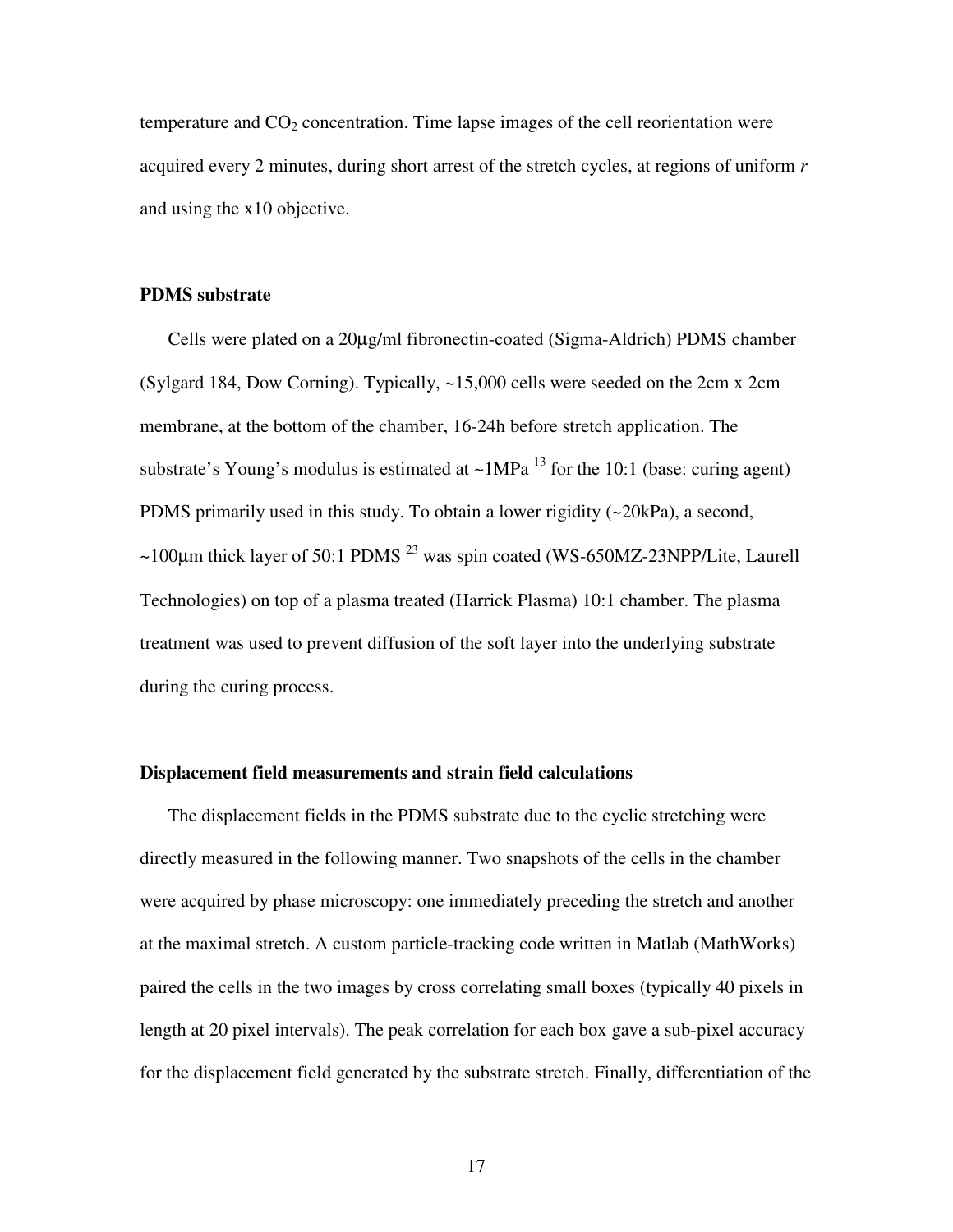displacement field yielded the strain field  $^{26}$ . This was performed for each experiment, both before the onset of cyclic stretching and at the end, prior to fixing the cells.

For comparison, the displacement field was also measured using submicron fluorescent tracer particles embedded in the PDMS directly below the cells, as well as using scratches on the substrate surface itself. These measurements provided practically identical results to the cell correlation method.

## **SF analysis**

At the end of the cyclic stretching experiments, once reorientation was complete, cells were fixed for two minutes in  $37^{\circ}$ C warm  $3\%$  paraformaldehyde (PFA) in phosphatebuffered saline (PBS) containing 0.5% Triton X-100, and then post-fixed with PFA alone for an additional 20 minutes. The cells were then washed three times with PBS and stained with TRITC-labeled phalloidin (Sigma-Aldrich). Next, we returned at higher magnification ( $x40$  compared to  $x10$ ), to the region of interest that was tracked during the experiment and acquired fluorescence images of the SFs and FAs of the individual cells. At the final step, the individual SFs were segmented and their orientation analyzed by a custom Matlab code implementing Zemel et al.'s algorithm <sup>45</sup>.

#### **Measuring the final orientation angle**

The final orientation angle,  $\overline{\theta}$ , was measured at the end of the cyclic stretching experiments, once reorientation was complete, in one of two ways. In the region of interest, where *r* was uniform, the mean of the different cell body orientations (n>30) was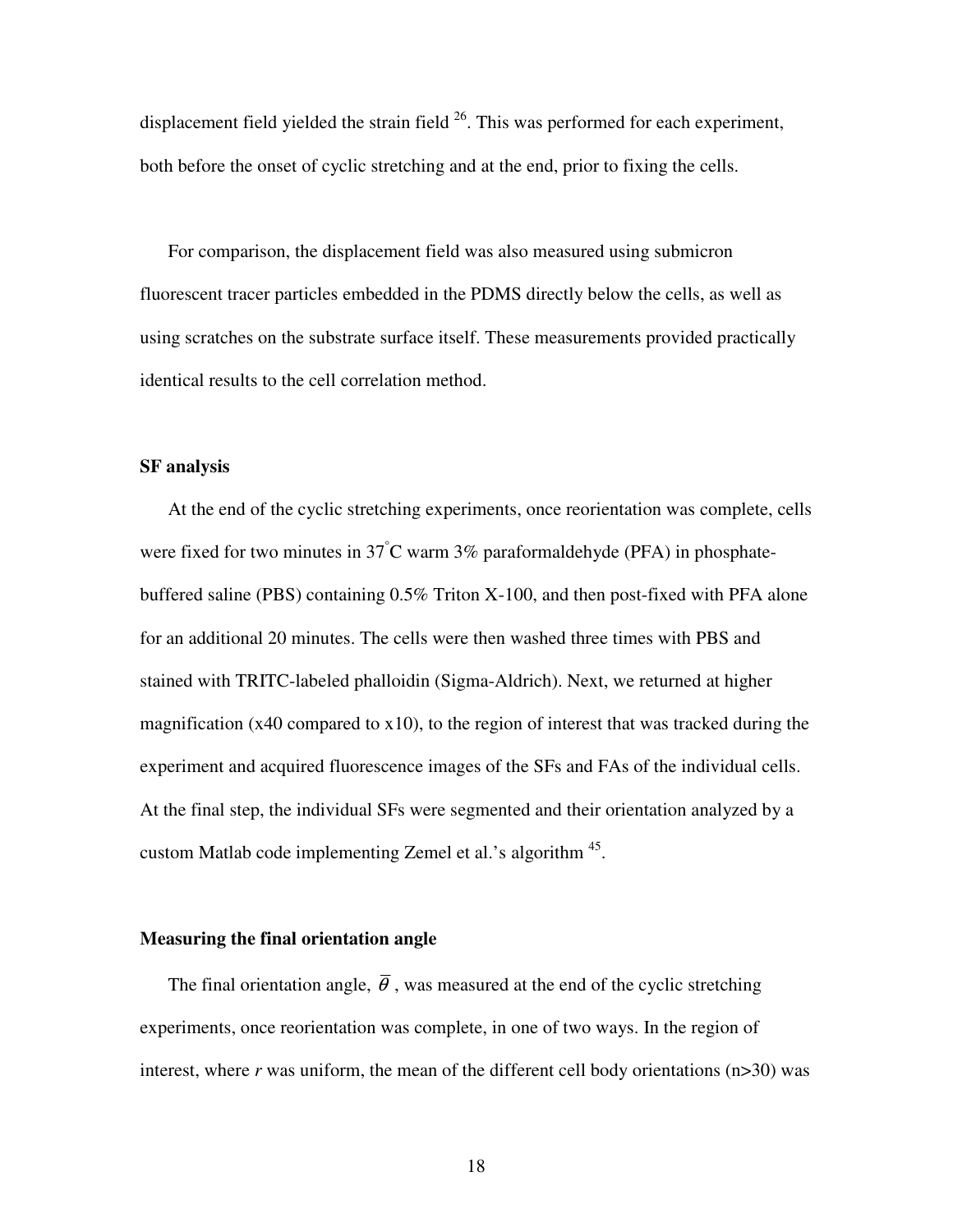taken. Post-mitotic cells as well as cells in contact with one another were discarded from this analysis. Alternatively, the peak of the SF angular distribution of these cells was used (e.g. Fig. 1e). Comparing the results of these two methods, we found them practically identical, with an advantage for the SF analysis due to its smaller measurement uncertainty. We conclude, therefore, that both SFs and cell bodies reorient under cyclic stretch, to the same, well defined angle (Fig. 1d) and that both measurement techniques could be used interchangeably.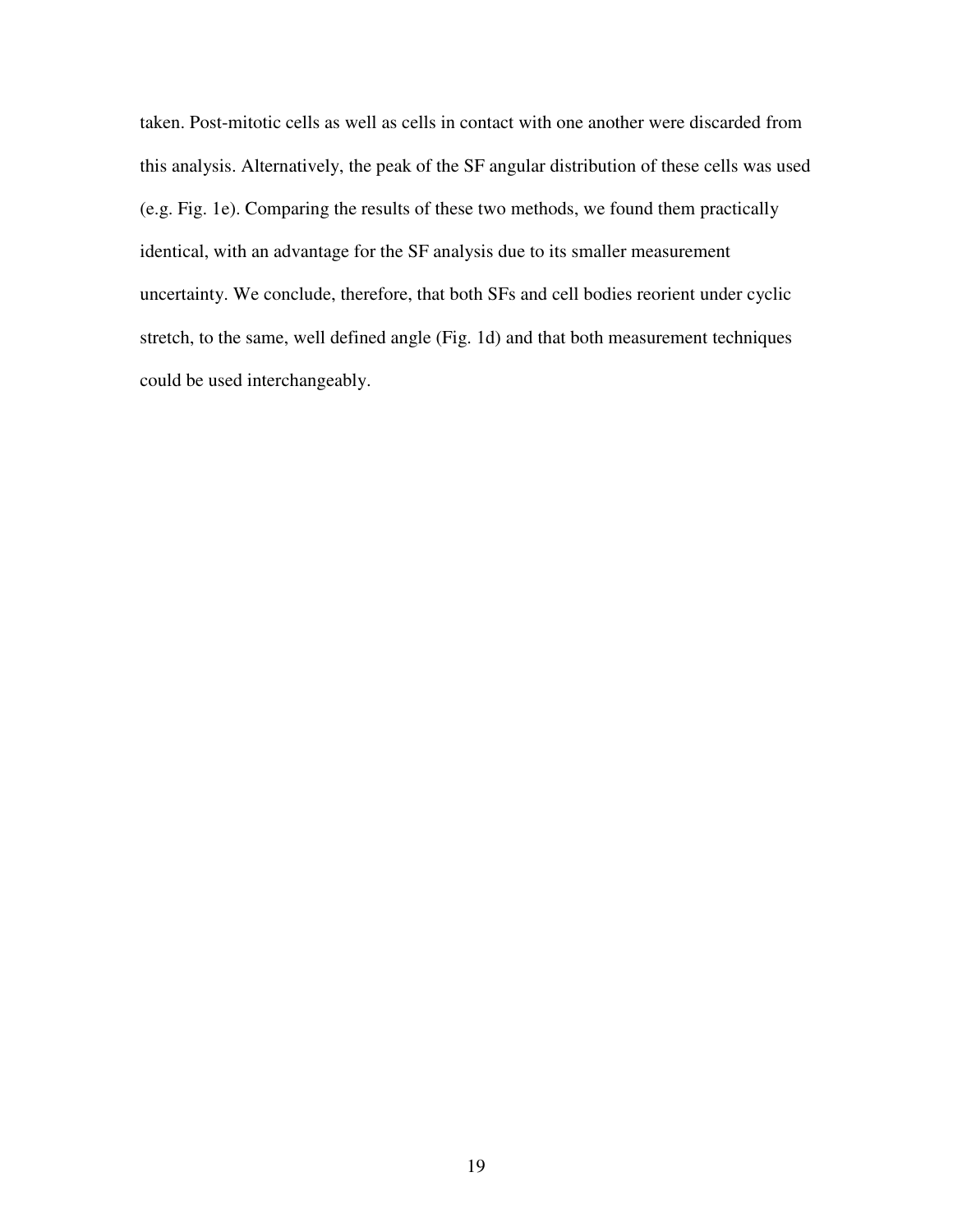- 1. Discher, D. E., Janmey, P. & Wang, Y. Tissue Cells Feel and Respond to the Stiffness of Their Substrate. *Science* **310,** 1139–1143 (2005).
- 2. Kumar, S. & Weaver, V. M. Mechanics, malignancy, and metastasis: The force journey of a tumor cell. *Cancer Metastasis Rev.* **28,** 113–127 (2009).
- 3. Vogel, V. & Sheetz, M. Local force and geometry sensing regulate cell functions. *Nat Rev Mol Cell Biol* **7,** 265–275 (2006).
- 4. Geiger, B., Spatz, J. P. & Bershadsky, A. D. Environmental sensing through focal adhesions. *Nat Rev Mol Cell Biol* **10,** 21–33 (2009).
- 5. Adamo, L. *et al.* Biomechanical forces promote embryonic haematopoiesis. *Nature* **459,** 1131–1135 (2009).
- 6. Behrndt, M. *et al.* Forces Driving Epithelial Spreading in Zebrafish Gastrulation. *Science* **338,** 257–260 (2012).
- 7. Jaalouk, D. E. & Lammerding, J. Mechanotransduction gone awry. *Nat. Rev. Mol. Cell Biol.* **10,** 63–73 (2009).
- 8. Orr, A. W., Helmke, B. P., Blackman, B. R. & Schwartz, M. A. Mechanisms of Mechanotransduction. *Dev. Cell* **10,** 11–20 (2006).
- 9. Huiskes, R., Ruimerman, R., van Lenthe, G. H. & Janssen, J. D. Effects of mechanical forces on maintenance and adaptation of form in trabecular bone. *Nature* **405,** 704–706 (2000).
- 10. Boerckel, J. D., Uhrig, B. A., Willett, N. J., Huebsch, N. & Guldberg, R. E. Mechanical regulation of vascular growth and tissue regeneration in vivo. *Proc. Natl. Acad. Sci. U. S. A.* **108,** E674–E680 (2011).
- 11. Buck, R. C. Reorientation response of cells to repeated stretch and recoil of the substratum. *Exp. Cell Res.* **127,** 470–474 (1980).
- 12. Wang, J. H.-C., Goldschmidt-Clermont, P., Wille, J. & Yin, F. C.-P. Specificity of endothelial cell reorientation in response to cyclic mechanical stretching. *J. Biomech.* **34,** 1563–1572 (2001).
- 13. Jungbauer, S., Gao, H., Spatz, J. P. & Kemkemer, R. Two Characteristic Regimes in Frequency-Dependent Dynamic Reorientation of Fibroblasts on Cyclically Stretched Substrates. *Biophys. J.* **95,** 3470–3478 (2008).
- 14. Faust, U. *et al.* Cyclic Stress at mHz Frequencies Aligns Fibroblasts in Direction of Zero Strain. *PLoS ONE* **6,** e28963 (2011).
- 15. Nagayama, K., Kimura, Y., Makino, N. & Matsumoto, T. Strain waveform dependence of stress fiber reorientation in cyclically stretched osteoblastic cells: effects of viscoelastic compression of stress fibers. *Am. J. Physiol. - Cell Physiol.* **302,** C1469–C1478 (2012).
- 16. Krishnan, R. *et al.* Fluidization, resolidification, and reorientation of the endothelial cell in response to slow tidal stretches. *Am. J. Physiol. - Cell Physiol.* **303,** C368– C375 (2012).
- 17. Goldyn, A. M., Kaiser, P., Spatz, J. P., Ballestrem, C. & Kemkemer, R. The kinetics of force-induced cell reorganization depend on microtubules and actin. *Cytoskeleton* **67,** 241–250 (2010).
- 18. De, R., Zemel, A. & Safran, S. A. Dynamics of cell orientation. *Nat Phys* **3,** 655–659 (2007).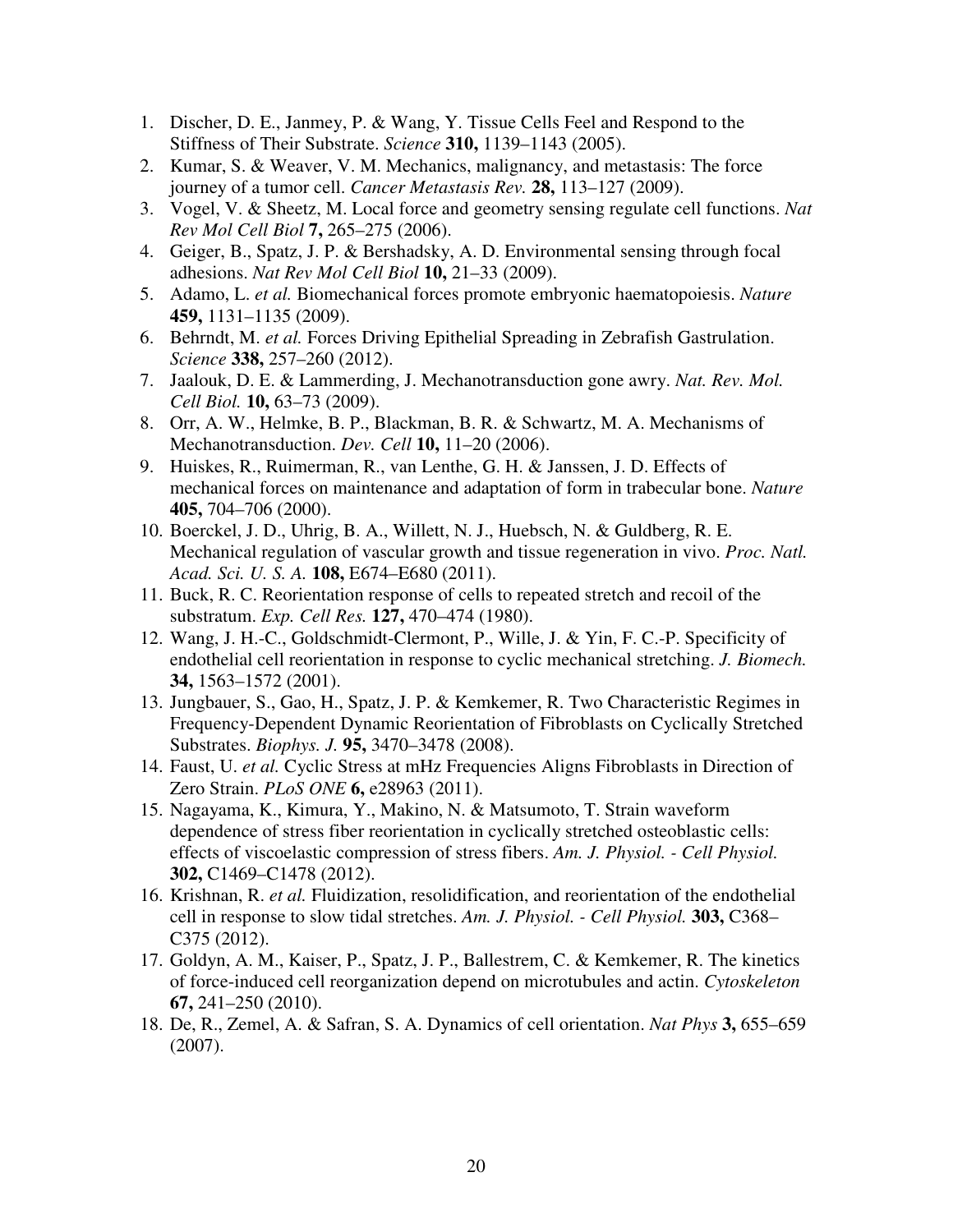- 19. Wang, J. H.-C. Substrate Deformation Determines Actin Cytoskeleton Reorganization: A Mathematical Modeling and Experimental Study. *J. Theor. Biol.* **202,** 33–41 (2000).
- 20. Safran, S. A. & De, R. Nonlinear dynamics of cell orientation. *Phys. Rev. E* **80,** 060901 (2009).
- 21. Kaunas, R., Hsu, H. J. & Deguchi, S. Sarcomeric model of stretch-induced stress fiber reorganization. *Cell Health Cytoskelet.* **3**, 13-22 (2011).
- 22. Stamenović, D., Lazopoulos, K. A., Pirentis, A. & Suki, B. Mechanical Stability Determines Stress Fiber and Focal Adhesion Orientation. *Cell. Mol. Bioeng.* **2,** 475– 485 (2009).
- 23. Balaban, N. Q. *et al.* Force and focal adhesion assembly: a close relationship studied using elastic micropatterned substrates. *Nat Cell Biol* **3,** 466–472 (2001).
- 24. Civelekoglu-Scholey, G. *et al.* Model of coupled transient changes of Rac, Rho, adhesions and stress fibers alignment in endothelial cells responding to shear stress. *J. Theor. Biol.* **232,** 569–585 (2005).
- 25. Riveline, D. *et al.* Focal Contacts as Mechanosensors Externally Applied Local Mechanical Force Induces Growth of Focal Contacts by an Mdia1-Dependent and Rock-Independent Mechanism. *J. Cell Biol.* **153,** 1175–1186 (2001).
- 26. Landau, L. D. & Lifshitz, E. M. *Theory of Elasticity*. (Pergamon Press, 1986).
- 27. Solon, J., Levental, I., Sengupta, K., Georges, P. C. & Janmey, P. A. Fibroblast Adaptation and Stiffness Matching to Soft Elastic Substrates. *Biophys. J.* **93,** 4453– 4461 (2007).
- 28. Lu, L., Oswald, S. J., Ngu, H. & Yin, F. C.-P. Mechanical Properties of Actin Stress Fibers in Living Cells. *Biophys. J.* **95,** 6060–6071 (2008).
- 29. Schwarz, U. S. & Gardel, M. L. United we stand integrating the actin cytoskeleton and cell–matrix adhesions in cellular mechanotransduction. *J. Cell Sci.* **125,** 3051– 3060 (2012).
- 30. Wolfenson, H. *et al.* A Role for the Juxtamembrane Cytoplasm in the Molecular Dynamics of Focal Adhesions. *PLoS ONE* **4,** e4304 (2009).
- 31. Fritzsche, M., Lewalle, A., Duke, T., Kruse, K. & Charras, G. Analysis of turnover dynamics of the submembranous actin cortex. *Mol. Biol. Cell* **24,** 757–767 (2013).
- 32. Trepat, X. *et al.* Universal physical responses to stretch in the living cell. *Nature* **447,** 592–595 (2007).
- 33. Kaunas, R., Nguyen, P., Usami, S. & Chien, S. Cooperative effects of Rho and mechanical stretch on stress fiber organization. *Proc. Natl. Acad. Sci. U. S. A.* **102,** 15895–15900 (2005).
- 34. Franz, C. M. & Müller, D. J. Analyzing focal adhesion structure by atomic force microscopy. *J. Cell Sci.* **118,** 5315–5323 (2005).
- 35. Patla, I. *et al.* Dissecting the molecular architecture of integrin adhesion sites by cryoelectron tomography. *Nat. Cell Biol.* **12,** 909–915 (2010).
- 36. Plotnikov, S. V., Pasapera, A. M., Sabass, B. & Waterman, C. M. Force Fluctuations within Focal Adhesions Mediate ECM-Rigidity Sensing to Guide Directed Cell Migration. *Cell* **151,** 1513–1527 (2012).
- 37. Aratyn-Schaus, Y., Oakes, P. W. & Gardel, M. L. Dynamic and structural signatures of lamellar actomyosin force generation. *Mol. Biol. Cell* **22,** 1330–1339 (2011).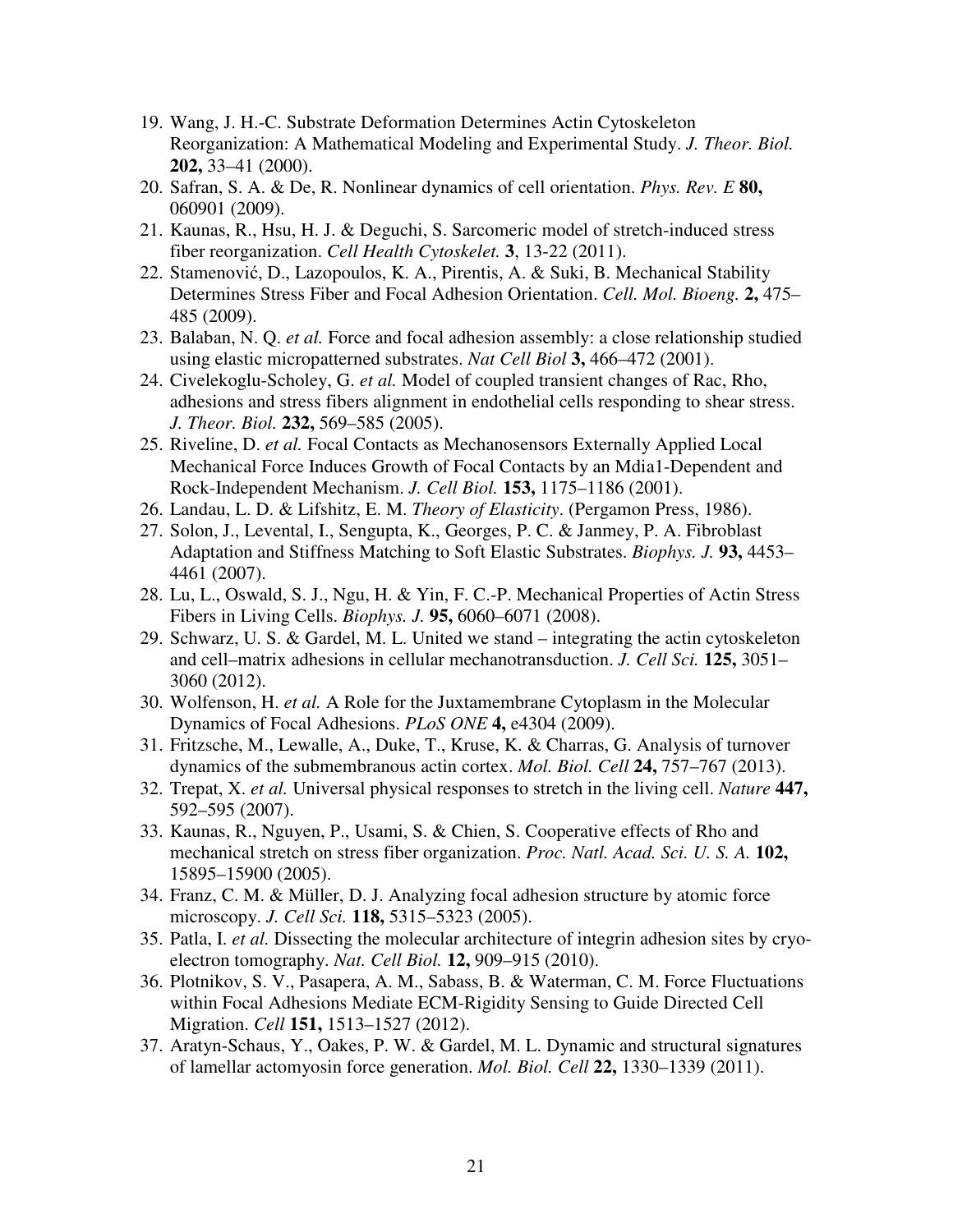- 38. Shutova, M., Yang, C., Vasiliev, J. M. & Svitkina, T. Functions of Nonmuscle Myosin II in Assembly of the Cellular Contractile System. *PLoS ONE* **7,** e40814 (2012).
- 39. Zaidel-Bar, R., Itzkovitz, S., Ma'ayan, A., Iyengar, R. & Geiger, B. Functional atlas of the integrin adhesome. *Nat. Cell Biol.* **9,** 858–867 (2007).
- 40. Xu, W., Baribault, H. & Adamson, E. D. Vinculin knockout results in heart and brain defects during embryonic development. *Development* **125,** 327–337 (1998).
- 41. Bershadsky, A., Kozlov, M. & Geiger, B. Adhesion-mediated mechanosensitivity: a time to experiment, and a time to theorize. *Curr. Opin. Cell Biol.* **18,** 472–481 (2006).
- 42. Kumar, S. *et al.* Viscoelastic Retraction of Single Living Stress Fibers and Its Impact on Cell Shape, Cytoskeletal Organization, and Extracellular Matrix Mechanics. *Biophys. J.* **90,** 3762–3773 (2006).
- 43. Hinz, B. & Gabbiani, G. Mechanisms of force generation and transmission by myofibroblasts. *Curr. Opin. Biotechnol.* **14,** 538–546 (2003).
- 44. Zaidel-Bar, R., Milo, R., Kam, Z. & Geiger, B. A paxillin tyrosine phosphorylation switch regulates the assembly and form of cell-matrix adhesions. *J. Cell Sci.* **120,** 137–148 (2007).
- 45. Zemel, A., Rehfeldt, F., Brown, A. E. X., Discher, D. E. & Safran, S. A. Optimal matrix rigidity for stress-fibre polarization in stem cells. *Nat. Phys.* **6,** 468–473 (2010).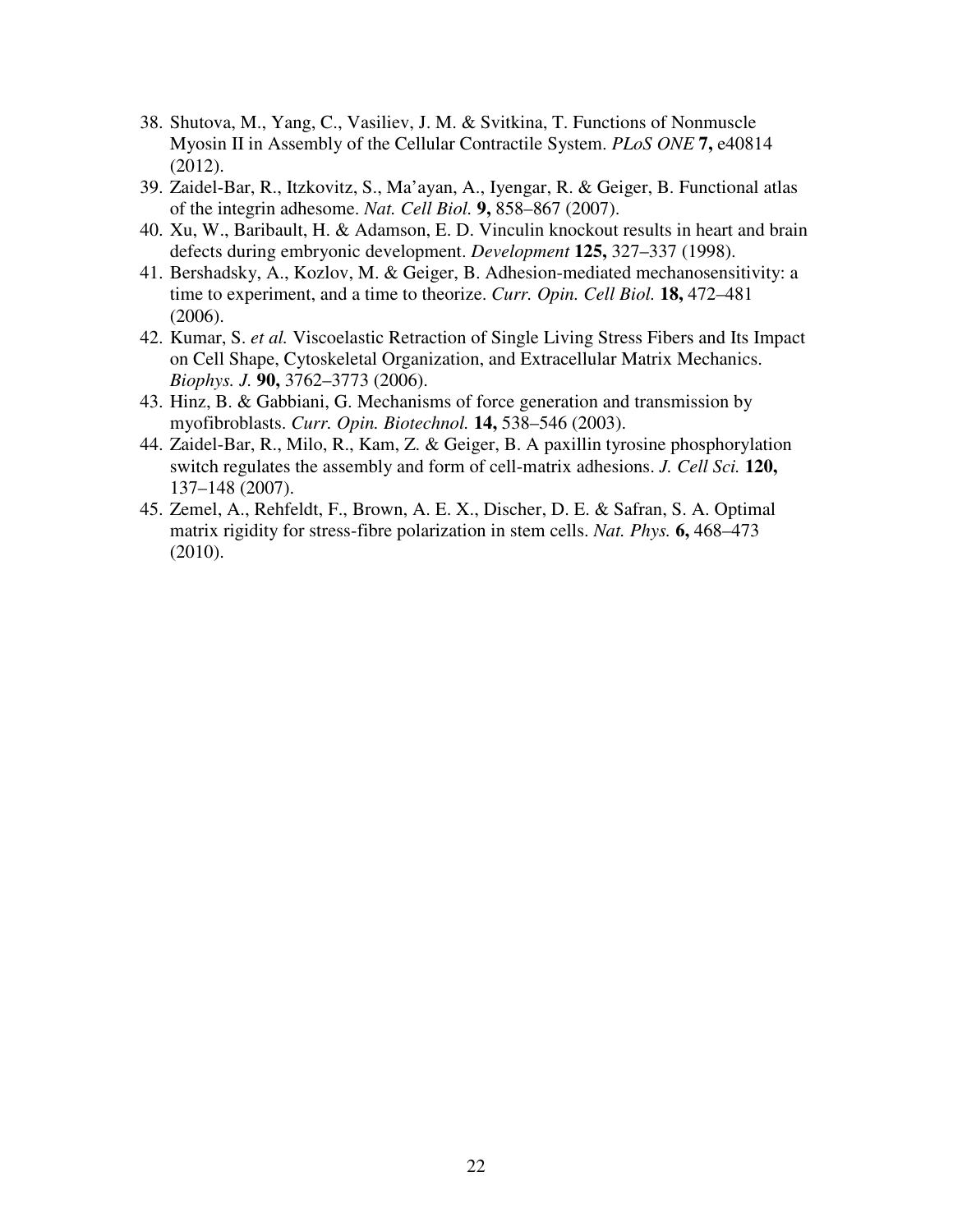# **Acknowledgements**

We thank M. Deibler and R. Kemkemer for design, setup and guidance of the cell stretcher machine. We would also like to thank Z. Kam for numerous discussions and careful review of this manuscript and S. Safran and A. Bershadsky for useful comments. This research was supported by funding from the European Union's Seventh Framework Programme, European Research Council (ERC) Advanced program, under grant agreement nº 294852 (SynAd). E.B. acknowledges support from the Harold Perlman Family Foundation and the William Z. and Eda Bess Novick Young Scientist Fund. B.G. is the incumbent of the Erwin Neter Professorial Chair in Cell and Tumor Biology.

# **Author contributions**

A.L. and B.G. designed the experiments. A.L. performed the experiments and analysed the data. A.L. and E.B. developed the theory. All authors contributed to the writing of the manuscript.

**Competing financial interests:** The authors declare no competing financial interests.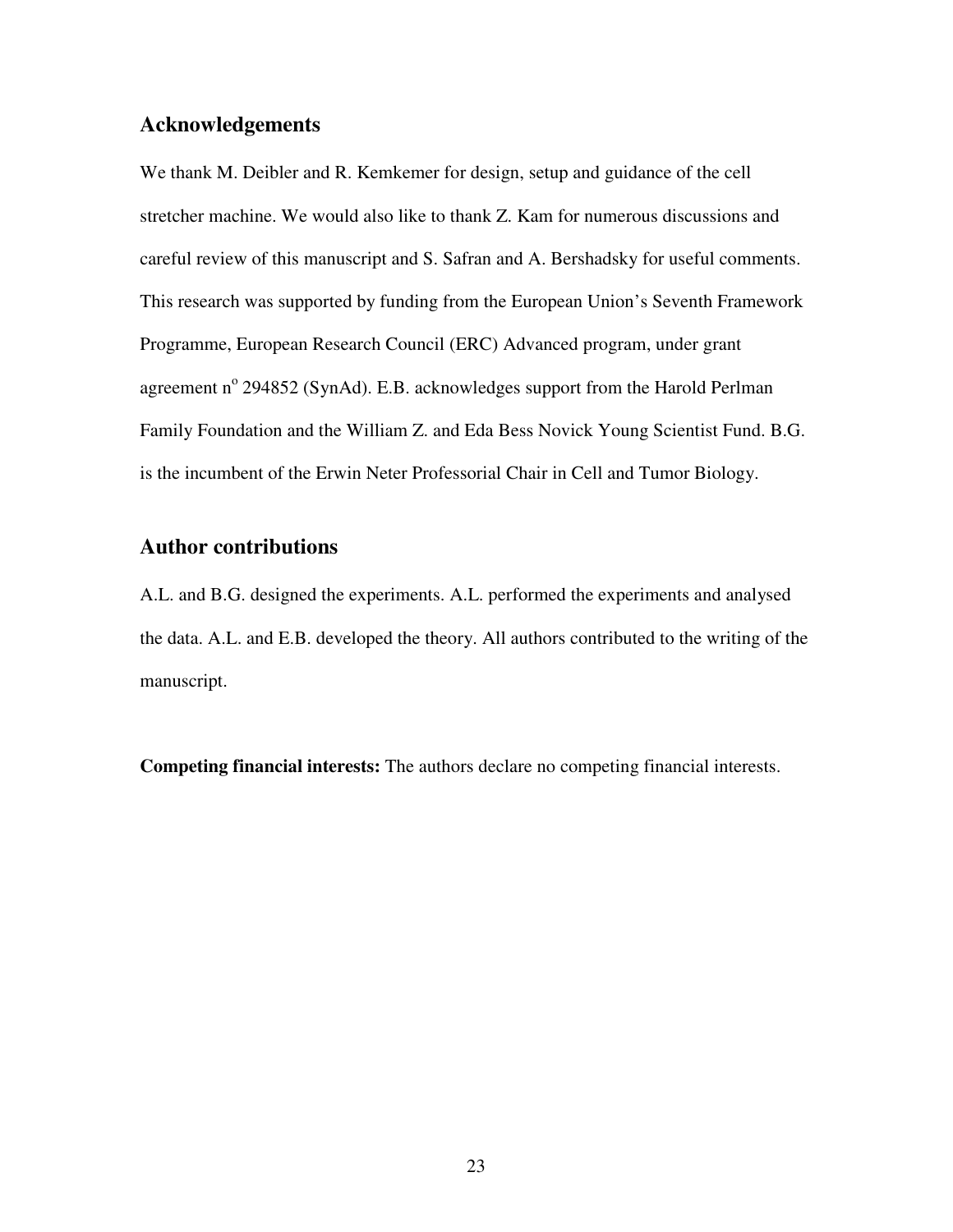

**Figure 1 - Cyclic stretching reorients cells and SFs along two mirror-image angles. a-b**, Phase-contrast images of REF-52 fibroblast cells on a fibronectin-coated PDMS substrate, before (**a**) and after (**b**) 6 hours of cyclic stretching (10% strain at 1.2Hz), show reorientation from random cell alignments to two, well defined, mirror-image angles. The largest principal strain (stretch) was applied in the horizontal direction as shown by double sided arrow. Bar = 100µm. **c-c',** Closeup of reoriented cells (**c)** shows SF alignment (**c')** at a similar angle to the cell body. SFs were imaged after being stained with fluorescently labeled phalloidin. Bar = 40µm. **d**, The mean SF orientation of individual, polarized, cells (<  $\theta_{SF}$ >) matches the cell body orientation ( $\theta_{cell body}$ ). Data from different experiments (red squares correspond to cells from (b)) yield a linear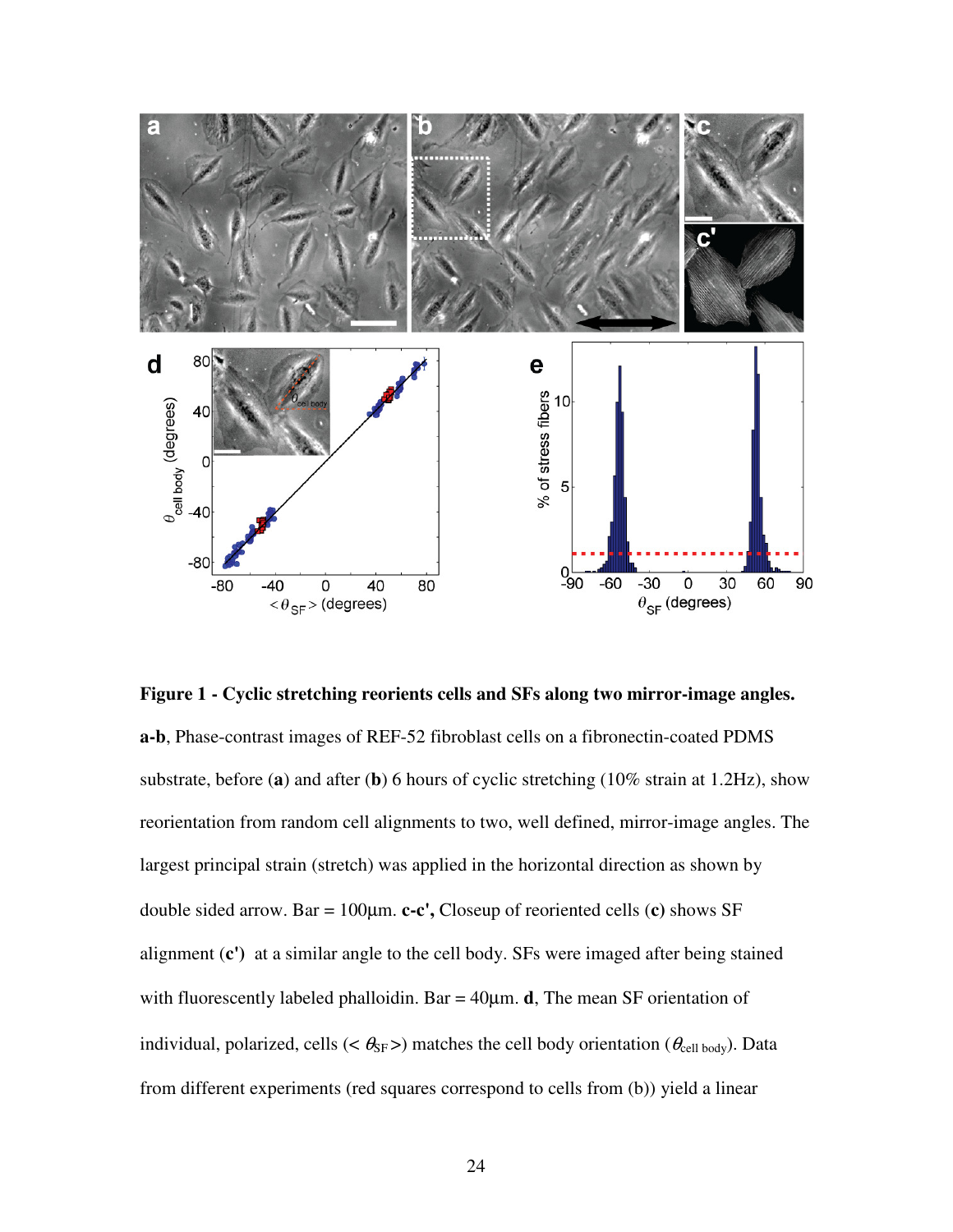relation of slope ~1 between the two angles (black line is the best fit:  $\theta_{cell \text{ body}} \approx 1.02 \cdot \theta_{SF}$ ). The final orientation angle varies due to the cyclic stretching conditions (see Fig. 2 for more details). Inset shows how  $\theta_{\text{cell body}}$  was determined in phase-contrast images as the long axis angle of the dark, actin-rich, cell core. Error bars represent 95% confidence intervals. Bar = 40 $\mu$ m. **e**, Analysis of individual SF orientations,  $\theta_{SF}$ , at the end of the cyclic stretching (~1000 SFs from (b) and its vicinity) reveals an angular distribution with two sharp peaks, as contrasted with initial random configuration (dashed red line).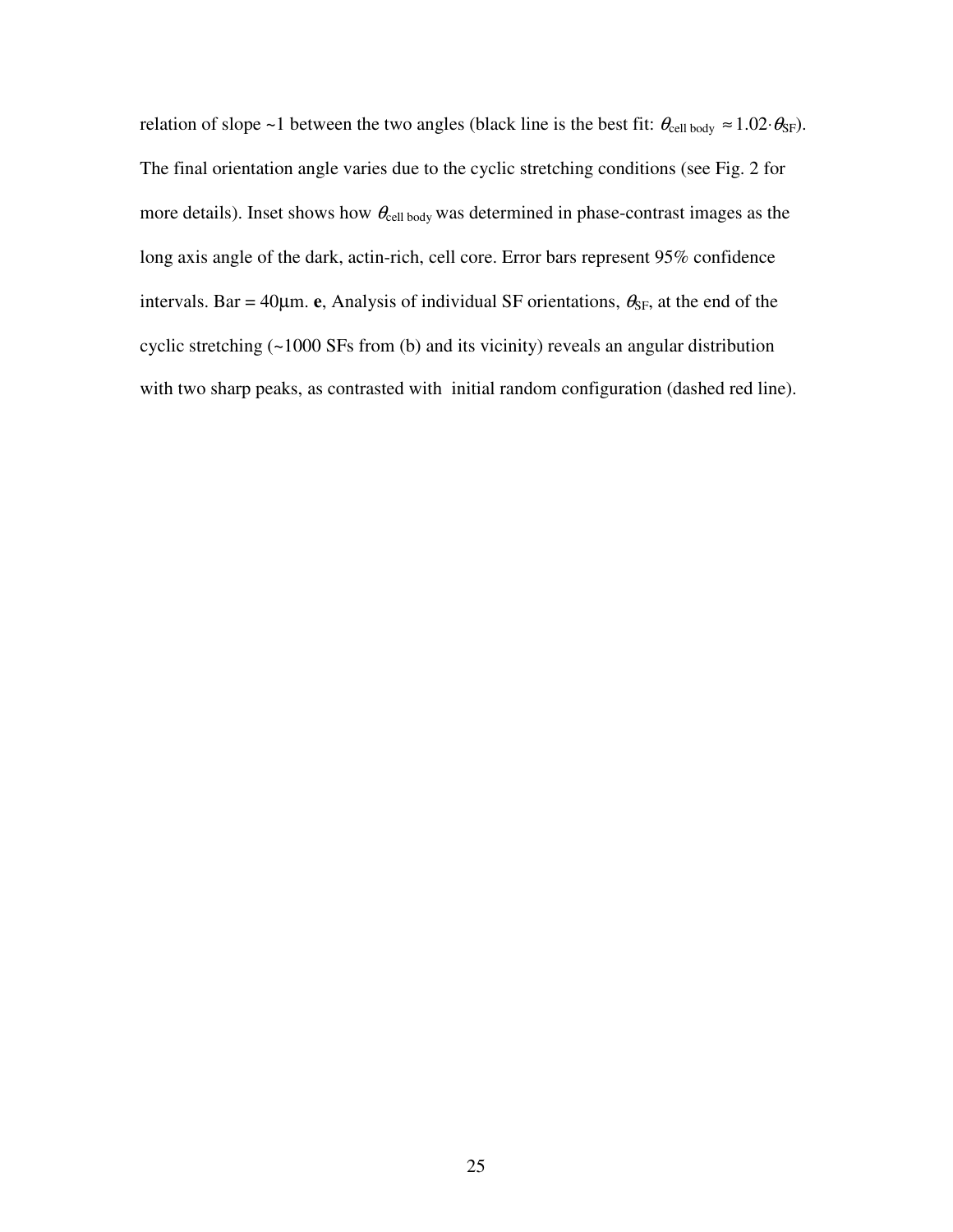

**Figure 2 - The final orientation angle is determined by the strains in the underlying substrate and differs from previous theoretical models.** 

**a**,Cartoon of a single cell (light blue ellipse) on a deformable 2D substrate (magenta), that is stretched with principal strains:  $\varepsilon_{xx} \& \varepsilon_{yy}$  (in our experiments  $\varepsilon_{xx}$  is extensional and  $\varepsilon_{yy}$  compressive).  $\rho$  marks the direction of cell body, SF (red) and FA (yellow) polarization which is at angle,  $\theta$ , relative to the direction of the principal strain  $\epsilon_{xx}$ . **b**, Schematic presentation of different loading and clamping conditions (left) and phasecontrast images of typical cell orientations at the end of the stretch cycles (right). The 2cm x 2cm PDMS substrate depicted in magenta, is stretched (red arrows) via clamps (black solid lines) attached at its boundaries. By adjusting the clamps' location and size we could tune the strains transferred to the  $\sim$ 1 mm<sup>2</sup> region of interest (inner dashed box),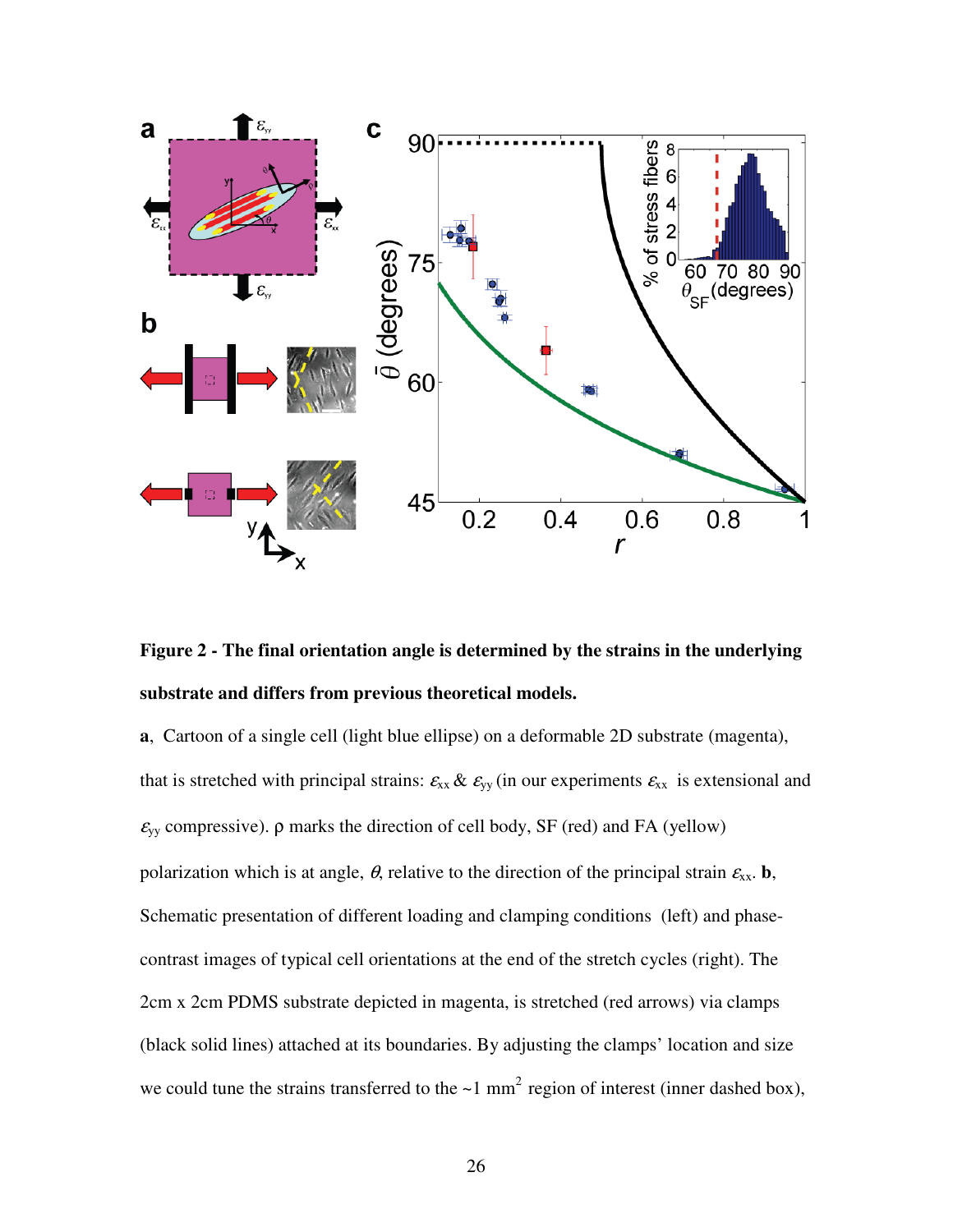at the substrate's center. In this manner we could control the final cell orientation (dashed yellow lines are guides to the eye). Bar = 100µm. **c**, The measured final orientation angle,  $\overline{\theta}$ , as a function of the biaxiality ratio, *r*. Each point (blue circles = SF orientations, red squares = cell body orientations) was extracted from a different experiment (1.2Hz, 4- 24% strain) and represents the mean angle for the relevant cell population (n>30) in the region of interest. The green and black lines are respectively the zero strain (Eq. 1) and zero stress (Eq. 2) theoretical predictions. The dashed black line is the minimal stress prediction which extends the zero stress prediction to regions where the latter has no solution. Error bars represent 95% confidence intervals. Inset shows the SF angular distribution of a single experiment. Note that the zero strain prediction (dashed red line) is an outlier in the measured distribution, and cannot account for the discrepancy observed.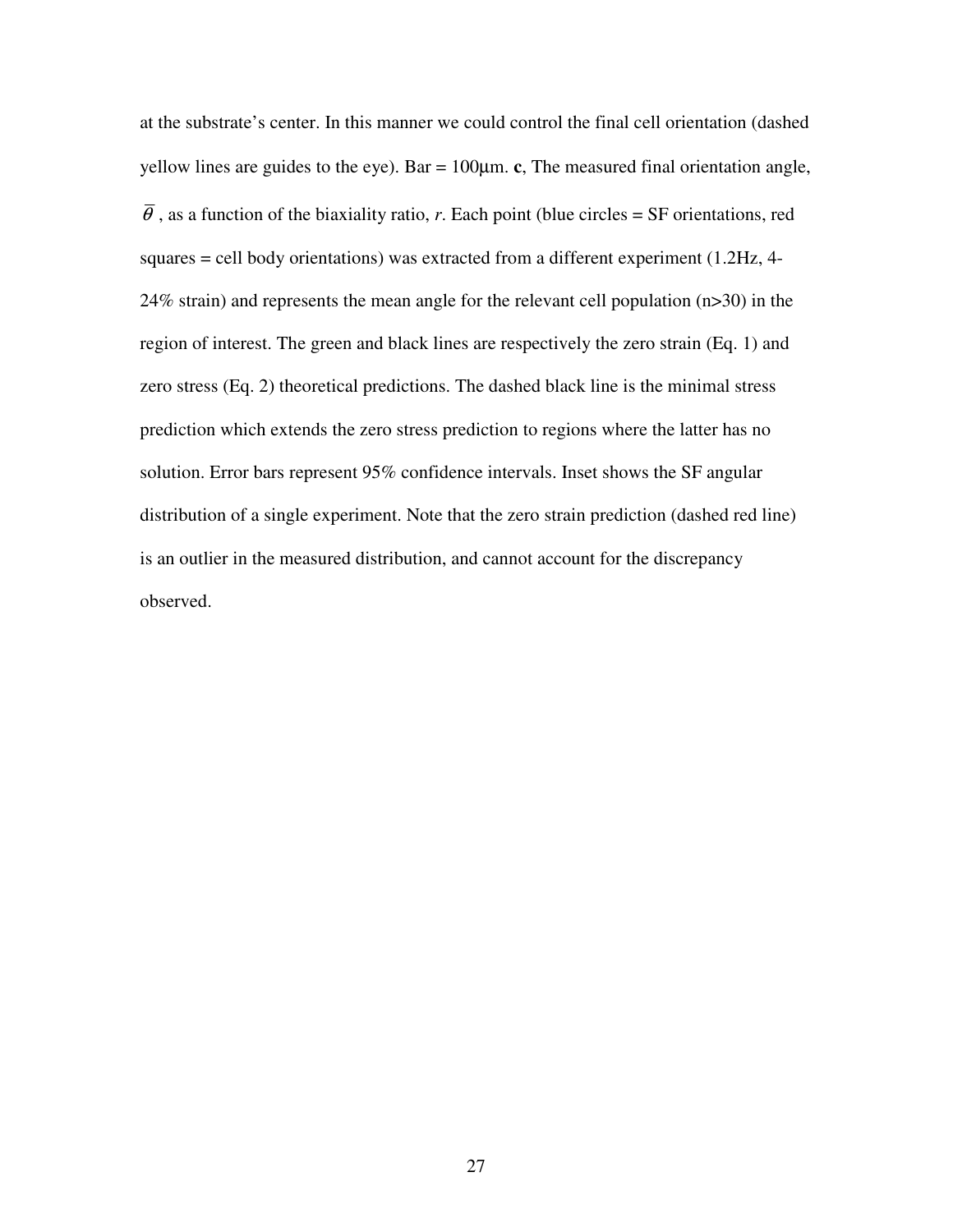

**Figure 3 - Final orientation angle is correctly captured by the proposed theory.**  As predicted by the theory (Eq. 7), a linear relation between  $\cos^2(\overline{\theta})$  and  $(r+1)^{-1}$  is clearly observed, where  $\bar{\theta}$  is the measured final orientation angle (blue circles are data from Fig. 2c). This excellent agreement (solid black line is the best fit to Eq. 7) depends on a *single* parameter, *b*, where both the slope and the intercept are uniquely determined by it  $(b=1.13 \pm 0.04$  extracted from fit). In comparison, the zero strain prediction (Eq. 1) is depicted by the dashed black line. Additional measurements - performed on a much softer substrate (~20 kPa compared to ~1MPa) (red squares) as well as data extracted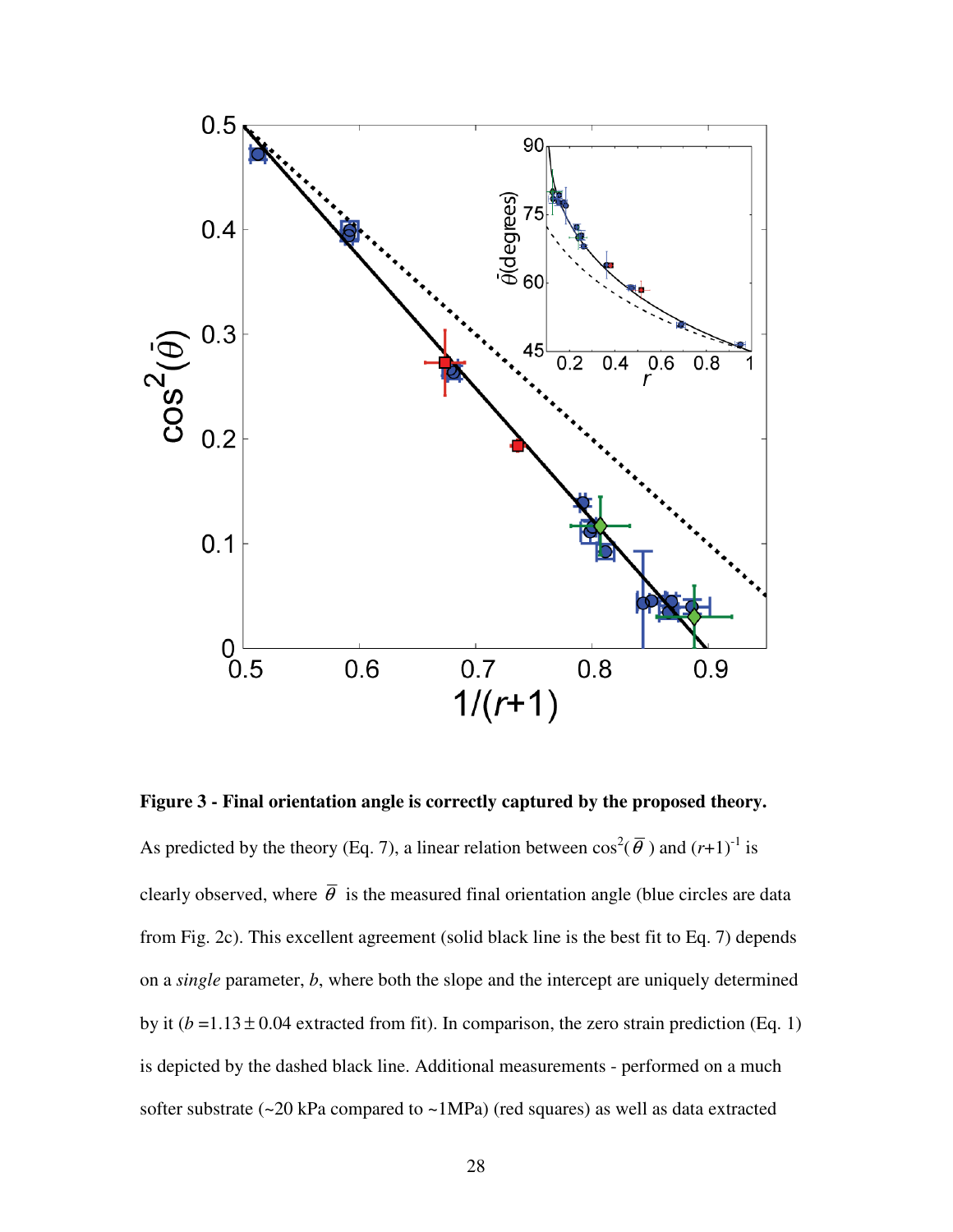from the literature for a different cell line  $14$  (green diamonds) – fall on the same line. This suggests that the elastic properties, associated with the b parameter in our theory, do not depend on substrate stiffness and are possibly cell line independent. Inset shows the same data, best fit and zero strain prediction, as above, with  $\overline{\theta}$  plotted directly vs. *r*. Error bars represent 95% confidence intervals.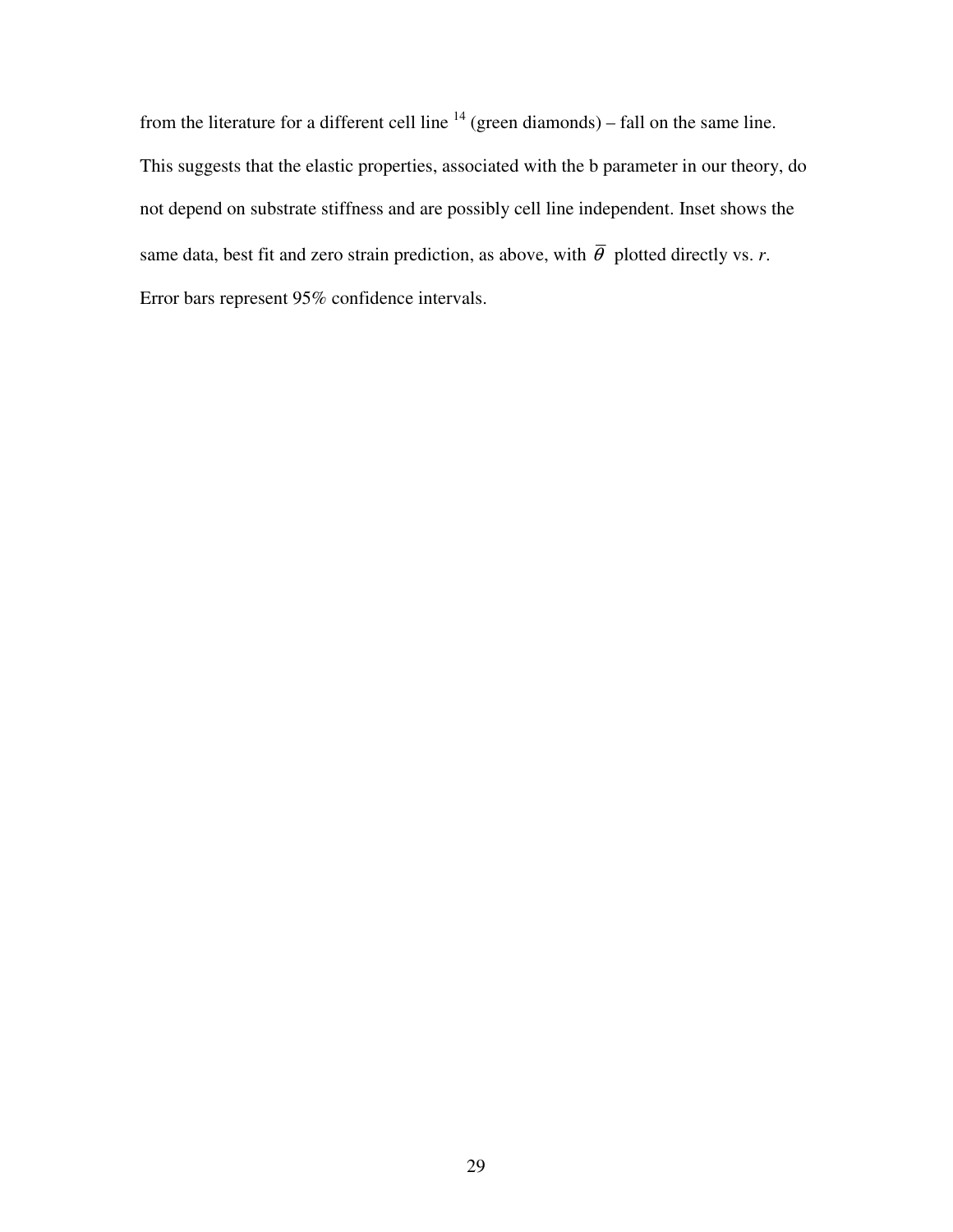

**Figure 4 - Reorientation dynamics are quantitatively explained by the proposed theory.** 

**a**, Phase contrast snapshots tracking a single cell reorientation dynamics under cyclic stretching ( $r=0.38$ ,  $\breve{\varepsilon}_{\rm xx}$ ( =0.11 at 1.2Hz). The elapsed time from the beginning of cyclic stretching is marked on each image. **b**, Cell body orientations,  $\theta$ , of six cells, originally polarized in different directions, were recorded from the onset of cyclic stretching, *t*=0  $(r=0.36, \ \breve{\mathcal{E}}_{xx})$ ( =0.11 at 1.2Hz). Reorientation takes place by a smooth rotation towards the closer of the two mirror-image final alignment angles (here:  $\pm 64^{\circ}$ ). The individual dynamics leading up to these set points strongly depends on the initial orientation. Τhe